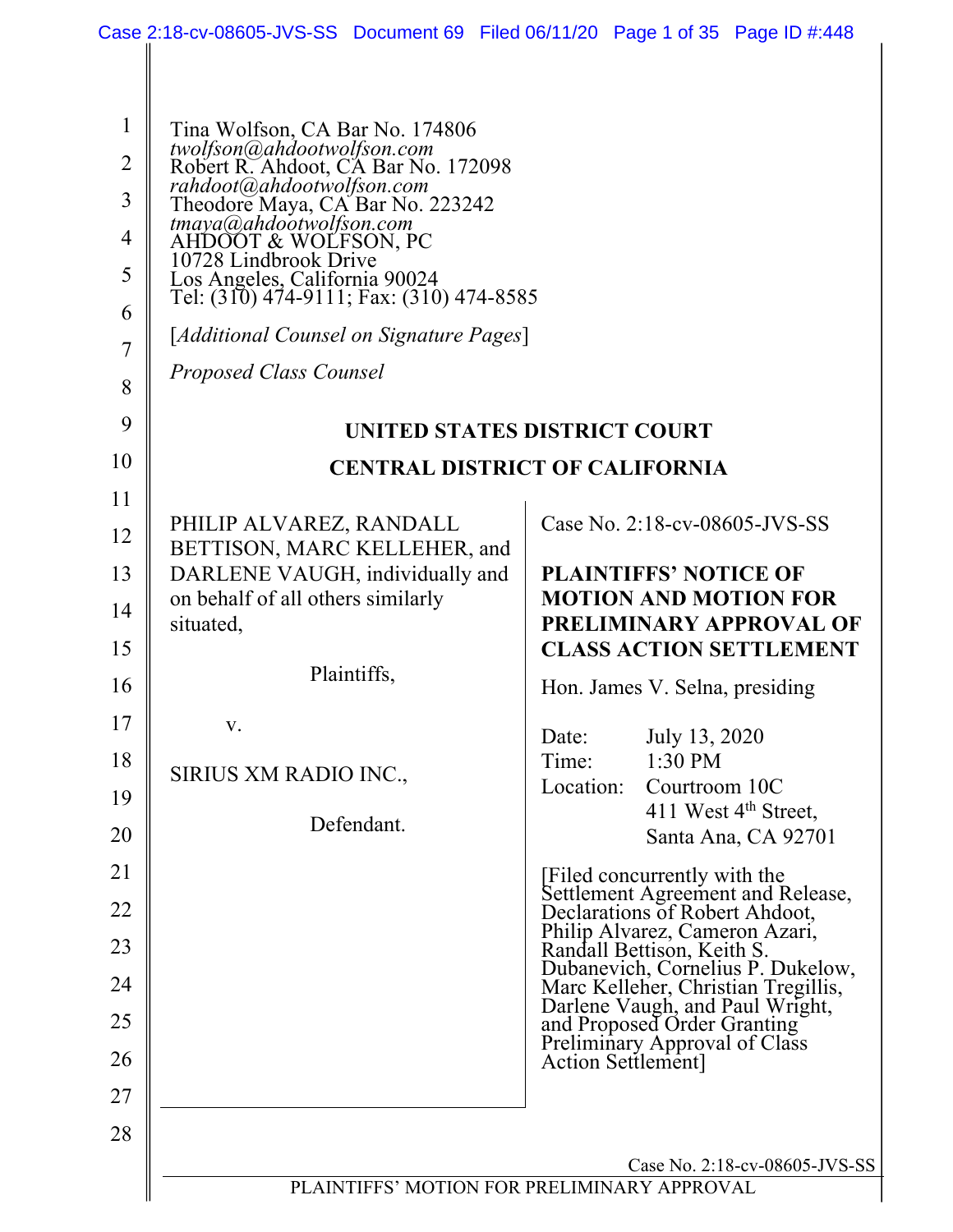### **TO ALL PARTIES AND THEIR ATTORNEYS OF RECORD:**

3 4 5 6 7 8 **PLEASE TAKE NOTICE** that on July 13, 2020 at 1:30 p.m., in Courtroom 10C of the above-captioned Court before the Honorable James V. Selna, Plaintiffs Philip Alvarez, Randall Bettison, Marc Kelleher, and Darlene Vaugh (collectively, "Plaintiffs") will and hereby do move for an Order Granting Preliminary Approval of Class Action Settlement, pursuant to the Settlement Agreement and Release filed concurrently herewith.

9

10 11 12 13 14 15 16 17 18 19 20 21 22 23 24 25 More specifically, Plaintiffs move for an Order: (1) granting preliminary approval of the proposed Settlement; (2) finding that a Class can be certified for settlement purposes; (3) approving the parties' proposed Notice Plan and forms of notice; (4) directing that the notice of the proposed Settlement be disseminated to the Class; (5) approving the procedures for Settlement Class Members to exclude themselves from or object to the Settlement; (6) appointing Plaintiffs as Class Representatives for the Class; (7) appointing Tina Wolfson and Robert Ahdoot of Ahdoot & Wolfson, PC, Keith S. Dubanevich of Stoll Stoll Berne Lokting & Shlacter, PC, and Cornelius P. Dukelow of Abington Cole & Ellery as Class Counsel; (8) appointing Epiq Class Action & Claims Solutions, Inc. as the Settlement Administrator specified in the Settlement; and (9) setting the following schedule on further proceedings to determine whether the proposed Settlement is fair, reasonable, and adequate and whether an order awarding attorneys' fees and reimbursement of expenses and service payments should be approved, which would set dates to be calculated from the date on which the Court enters an order granting this motion, as indicated:

26

27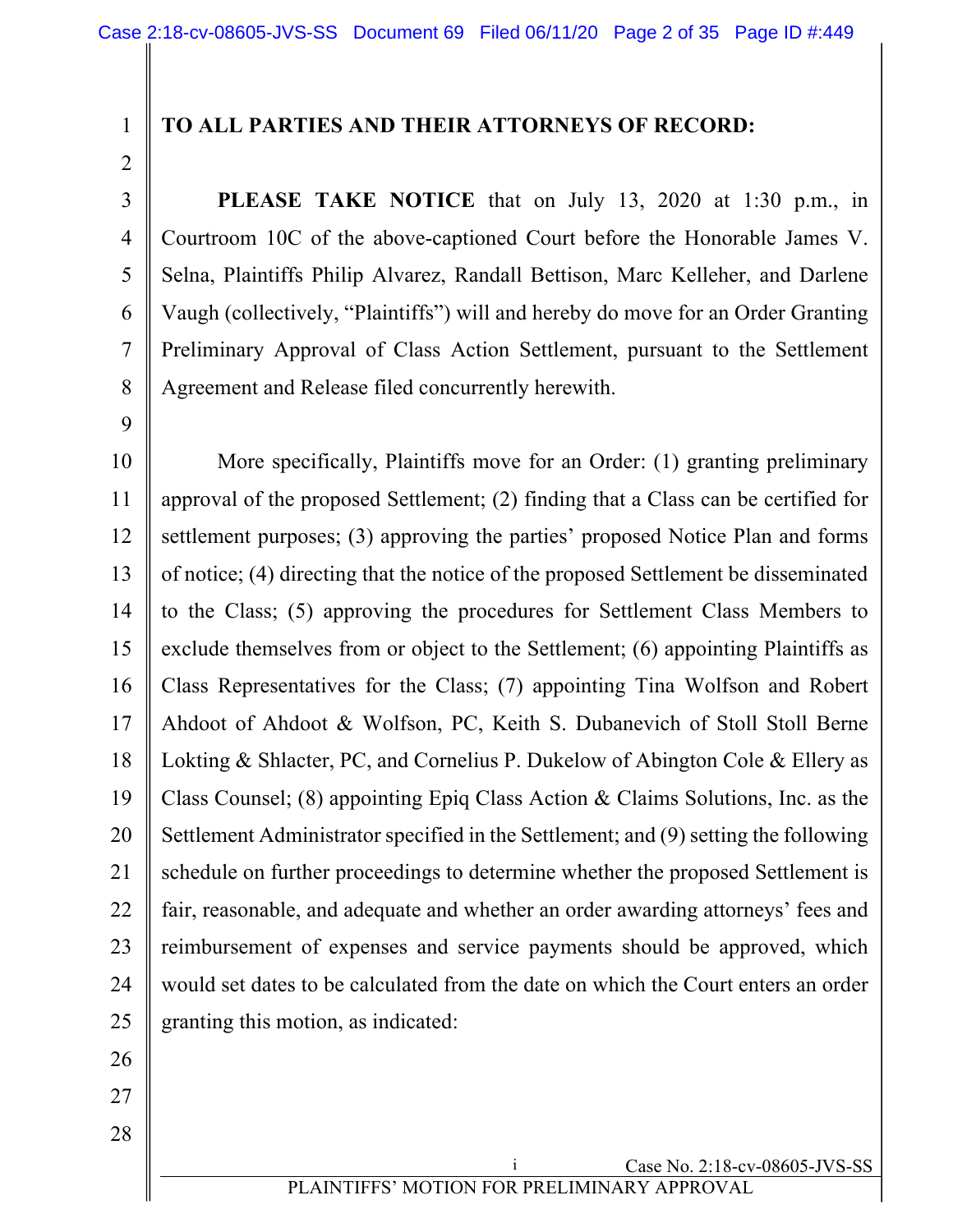| <b>Event</b>                                                                                                                                  | Date                                                                                                                                                                       |
|-----------------------------------------------------------------------------------------------------------------------------------------------|----------------------------------------------------------------------------------------------------------------------------------------------------------------------------|
| Initial Date for Publishing Notice                                                                                                            | 45 days after entry of preliminary<br>approval order                                                                                                                       |
| Deadline for Plaintiffs' Counsel To<br>File Any Motion For Award Of<br>Attorneys' Fees And Service<br>Payments                                | 24 days after the Notice Date; 21 days<br>before objection deadline)                                                                                                       |
| Deadline for Class Members To<br>Submit Objections To The Proposed<br>Settlement Or Requests For<br>Exclusion                                 | 45 days after the Notice Date                                                                                                                                              |
| Deadline for Settlement<br>Administrator to file list of<br>exclusions with the Court                                                         | 14 days before the Final Approval<br>Hearing                                                                                                                               |
| Deadline for Plaintiffs' Counsel To<br>File Motion For Final Approval Of<br>Class Action Settlement, including<br>responses to any objections | 14 days before the Final Approval<br>Hearing                                                                                                                               |
| Final Approval Hearing                                                                                                                        | 115 days after entry of preliminary<br>approval order, or such other date as the<br>Court deems appropriate, but no sooner<br>than 90 days after service of CAFA<br>notice |
|                                                                                                                                               |                                                                                                                                                                            |
|                                                                                                                                               | This motion is made pursuant to Fed. R. Civ. P. 23 and is based upon: this<br>Notice of Motion and Motion; the accompanying Memorandum of Points and                       |
|                                                                                                                                               | Authorities; the Settlement Agreement and Release; the supporting declarations                                                                                             |
|                                                                                                                                               | filed concurrently herewith; and such evidence and argument as the Court may                                                                                               |
| consider at any hearing on this motion.                                                                                                       |                                                                                                                                                                            |
|                                                                                                                                               |                                                                                                                                                                            |
|                                                                                                                                               |                                                                                                                                                                            |
|                                                                                                                                               |                                                                                                                                                                            |
|                                                                                                                                               | Case No. 2:18-cv-08605-JVS-SS<br>$\overline{\mathbf{1}}$<br>PLAINTIFFS' MOTION FOR PRELIMINARY APPROVAL                                                                    |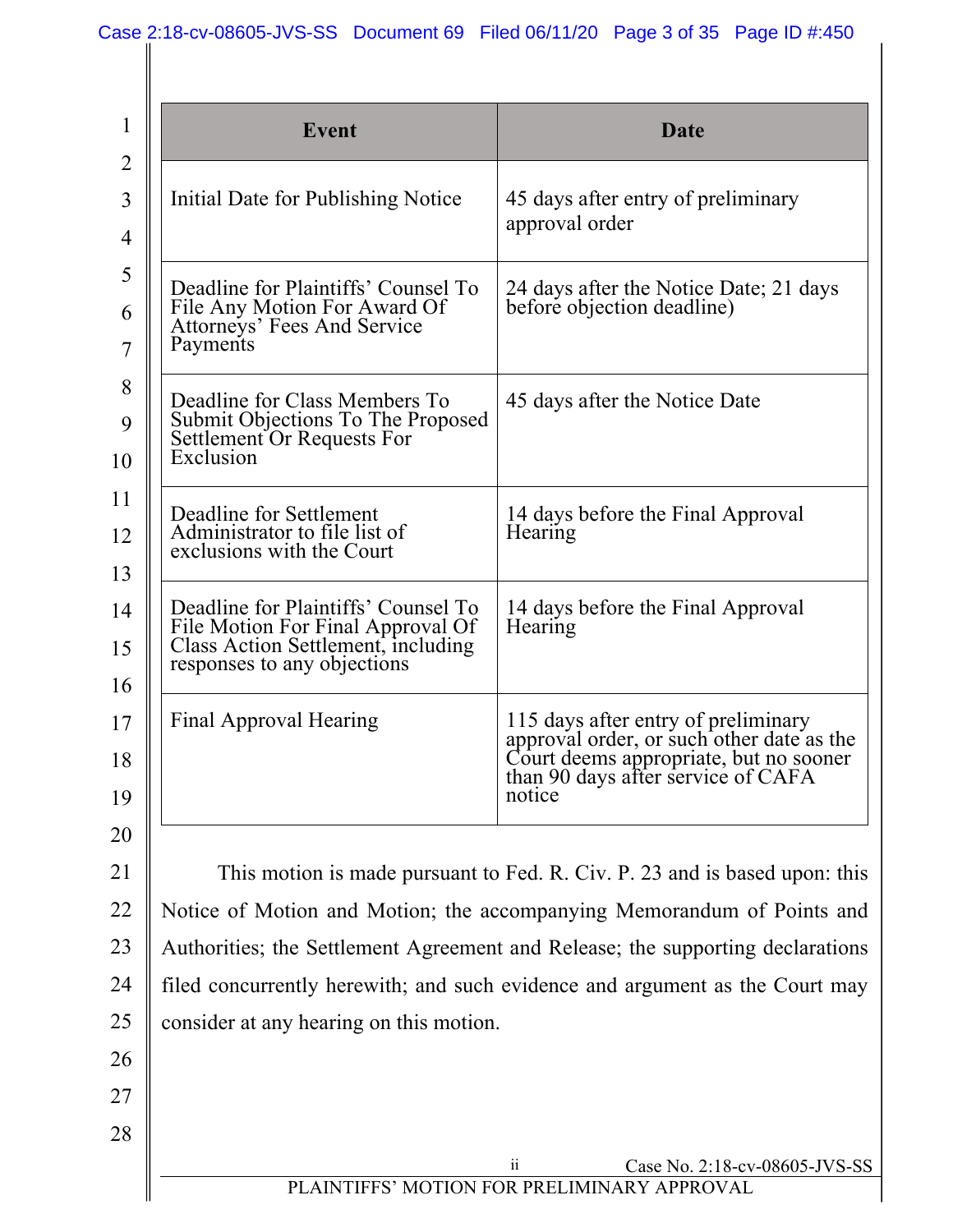| $\mathbf{1}$   | Dated: June 11, 2020 | Respectfully Submitted,                                                             |
|----------------|----------------------|-------------------------------------------------------------------------------------|
| $\overline{2}$ |                      |                                                                                     |
| 3              |                      | <b>AHDOOT &amp; WOLFSON, PC</b>                                                     |
| 4              | By:                  | /s/ Robert Ahdoot                                                                   |
| 5              |                      | Robert Ahdoot                                                                       |
| 6              |                      | rahdoot@ahdootwolfson.com<br>Tina Wolfson                                           |
| 7              |                      | twolfson@ahdootwolfson.com                                                          |
| 8              |                      | Theodore W. Maya                                                                    |
| 9              |                      | tmaya@ahdootwolfson.com<br>10728 Lindbrook Drive                                    |
|                |                      | Los Angeles, California 90024                                                       |
| 10             |                      | Tel: (310) 474-9111; Fax: (310) 474-8585                                            |
| 11             |                      | Cornelius P. Dukelow*, OK Bar 19086                                                 |
| 12             |                      | cdukelow@abingtonlaw.com                                                            |
| 13             |                      | <b>ABINGTON COLE + ELLERY</b><br>320 S. Boston Avenue, Suite 1130                   |
| 14             |                      | Tulsa, Oklahoma 74103                                                               |
| 15             |                      | Telephone & Facsimile: $(918)$ 588-3400                                             |
| 16             |                      | Keith S. Dubanevich*, OR Bar 975200                                                 |
| 17             |                      | kdubanevich@stollberne.com                                                          |
| 18             |                      | <b>STOLL STOLL BERNE LOKTING &amp;</b>                                              |
|                |                      | <b>SHLACHTER P.C.</b>                                                               |
| 19             |                      | 209 SW Oak Street, Suite 500<br>Portland, Oregon 97204                              |
| 20             |                      | Telephone: (503) 227-1600                                                           |
| 21             |                      | Facsimile: (503) 227-6840                                                           |
| 22             |                      | <b>Attorneys for Plaintiffs and Proposed</b>                                        |
| 23             |                      | Class Counsel                                                                       |
| 24             |                      | <i>*Pro Hac Vice</i> application pending                                            |
| 25             |                      |                                                                                     |
| 26             |                      |                                                                                     |
| 27             |                      |                                                                                     |
| 28             |                      |                                                                                     |
|                |                      | iii<br>Case No. 2:18-cv-08605-JVS-SS<br>PLAINTIFFS' MOTION FOR PRELIMINARY APPROVAL |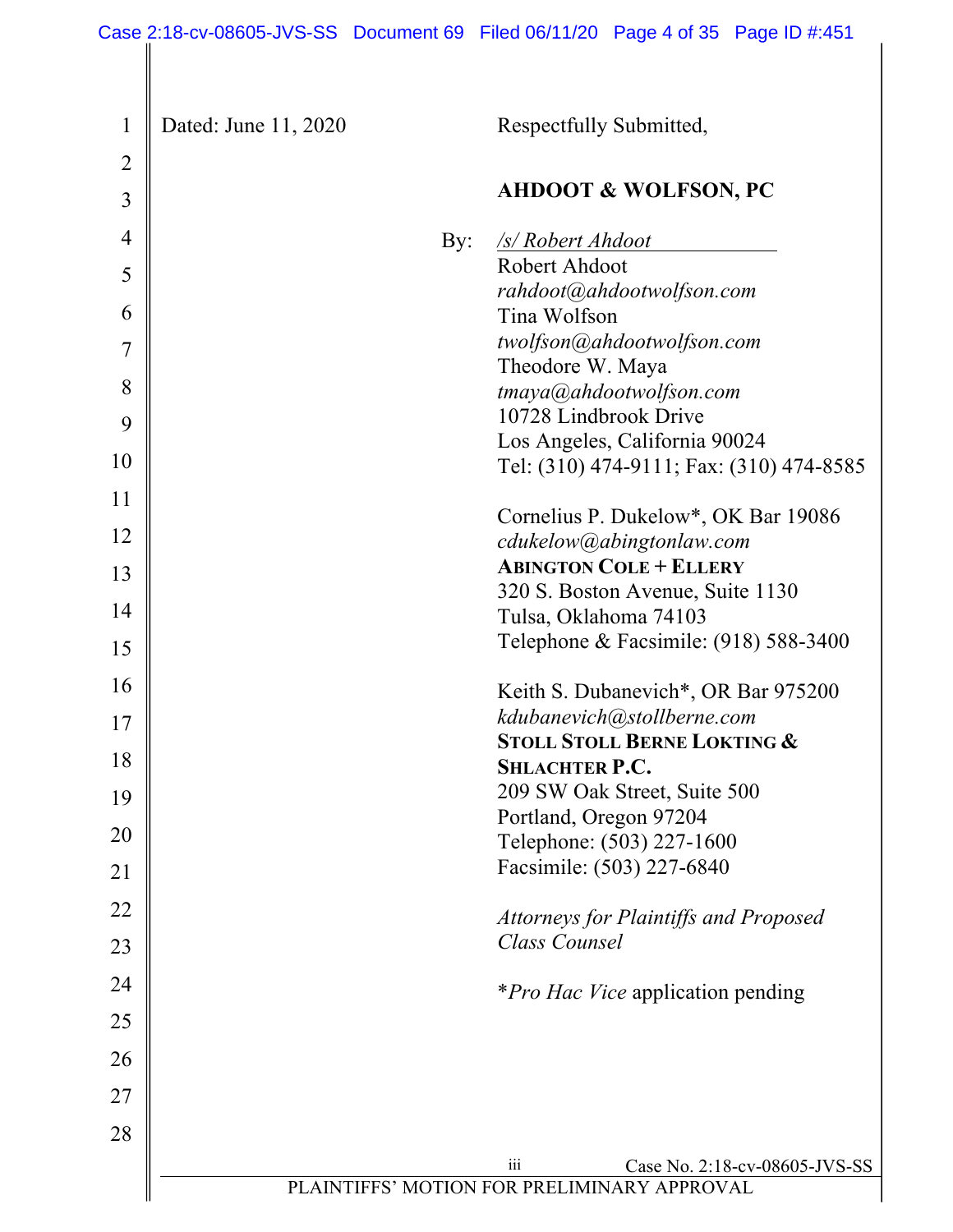|                |      | Case 2:18-cv-08605-JVS-SS Document 69 Filed 06/11/20 Page 5 of 35 Page ID #:452                      |
|----------------|------|------------------------------------------------------------------------------------------------------|
|                |      |                                                                                                      |
| $\mathbf{1}$   |      | <b>TABLE OF CONTENTS</b>                                                                             |
| $\overline{2}$ |      | <b>Page</b>                                                                                          |
| $\overline{3}$ | I.   |                                                                                                      |
| $\overline{4}$ | II.  |                                                                                                      |
| 5              | III. |                                                                                                      |
| 6              |      | $A_{\cdot}$                                                                                          |
| 7              |      | <b>B.</b>                                                                                            |
| 8              |      | $\mathbf{C}$ .                                                                                       |
| 9              |      | D.                                                                                                   |
| 10             |      | E.                                                                                                   |
| 11             |      | F.                                                                                                   |
| 12             |      | G.                                                                                                   |
| 13             | IV.  |                                                                                                      |
| 14             |      | A.                                                                                                   |
| 15             |      | 1.                                                                                                   |
| 16             |      | 2.                                                                                                   |
| 17             |      | Β.                                                                                                   |
| 18             |      | 1.                                                                                                   |
| 19             |      | The Class Is Sufficiently Numerous 14<br>i.                                                          |
| 20             |      | ii.<br>There Are Common Questions of Law and Fact15                                                  |
| 21             |      | <i>iii.</i><br>The Class Representatives' Claims are<br>Typical of Those of Other Class Members  15  |
| 22             |      |                                                                                                      |
| 23             |      | <b>Class Representatives and Class Counsel</b><br>iv.                                                |
| 24             |      |                                                                                                      |
| 25             |      | The Settlement Class Meets the Requirements of<br>V.<br>Rule $23(b)(3)$ Because Common Issues of Law |
| 26             |      |                                                                                                      |
| 27             |      |                                                                                                      |
| 28             |      |                                                                                                      |
|                |      | iv<br>Case No. 2:18-cv-08605-JVS-SS<br>PLAINTIFFS' MOTION FOR PRELIMINARY APPROVAL                   |
|                |      |                                                                                                      |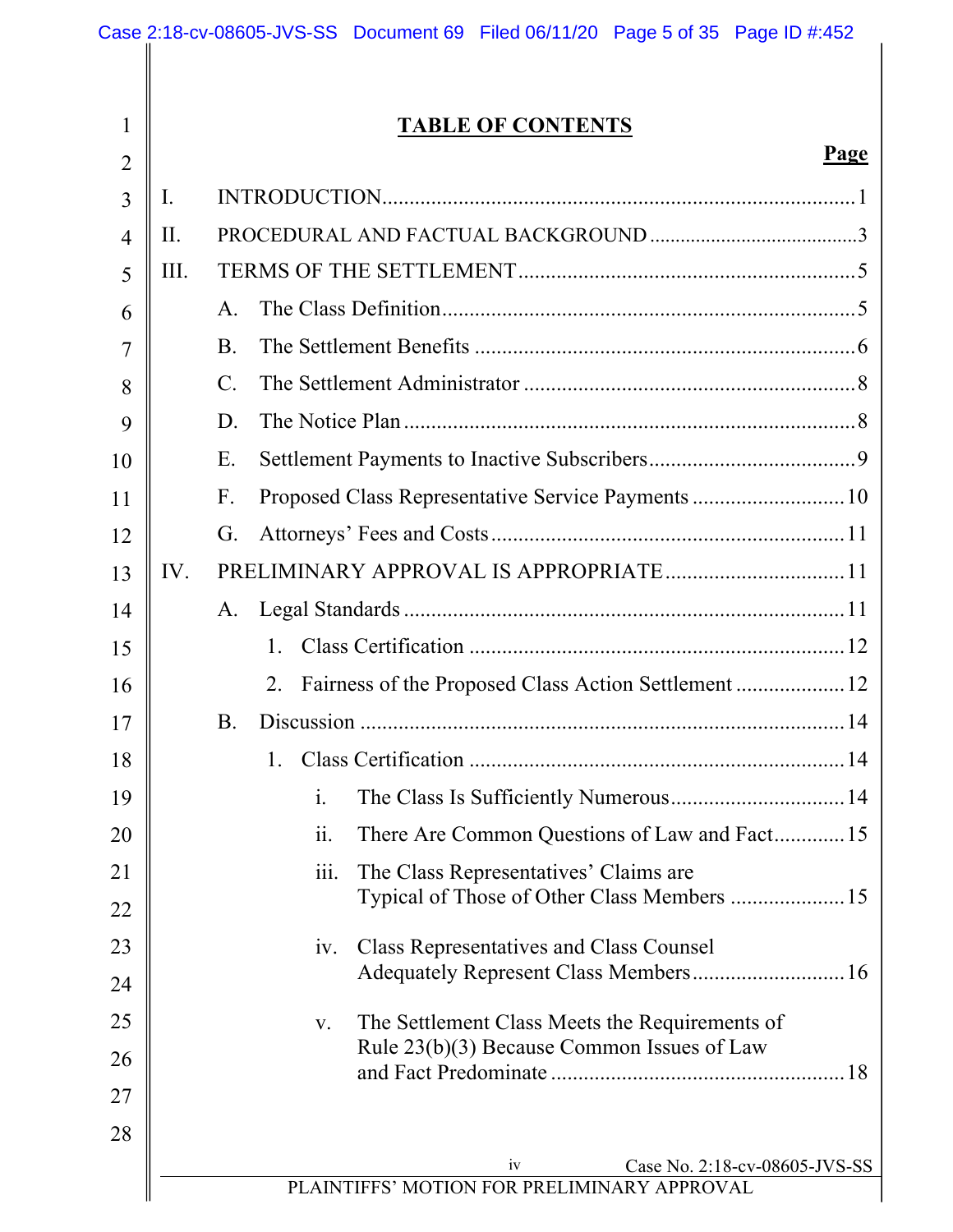|                | Case 2:18-cv-08605-JVS-SS Document 69 Filed 06/11/20 Page 6 of 35 Page ID #:453 |
|----------------|---------------------------------------------------------------------------------|
|                |                                                                                 |
| $\mathbf{1}$   | <b>TABLE OF CONTENTS</b>                                                        |
| $\overline{2}$ | (continued)                                                                     |
|                | <u>Page</u>                                                                     |
| 3              | 2.<br>The Proposed Settlement Should be Preliminarily Approved19                |
| 4              | $\mathbf{i}$ .                                                                  |
| 5              | ii.<br>The Risk, Expense, Complexity, and Likely                                |
| 6              |                                                                                 |
| 7              | iii.<br>The Risk of Maintaining Class Action Status                             |
| 8              |                                                                                 |
| 9              | iv.                                                                             |
| 10             | The Extent of Discovery Completed and the<br>V.                                 |
| 11             |                                                                                 |
| 12             | Vi.                                                                             |
| 13             |                                                                                 |
| 14             | viii. The Reaction of the Class Members to the                                  |
| 15             |                                                                                 |
| 16             | The Settlement was the Product of Arm's-Length<br>3.                            |
| 17             |                                                                                 |
| 18             | 4.                                                                              |
| 19             | 5.                                                                              |
| 20             |                                                                                 |
| 21             | The Court Should Set Settlement Deadlines and Schedule a<br>6.<br>24            |
| 22             | V.<br>25                                                                        |
| 23             |                                                                                 |
| 24             |                                                                                 |
| 25             |                                                                                 |
| 26             |                                                                                 |
| 27             |                                                                                 |
| 28             |                                                                                 |
|                | Case No. 2:18-cv-08605-JVS-SS<br>V                                              |
|                | PLAINTIFFS' MOTION FOR PRELIMINARY APPROVAL                                     |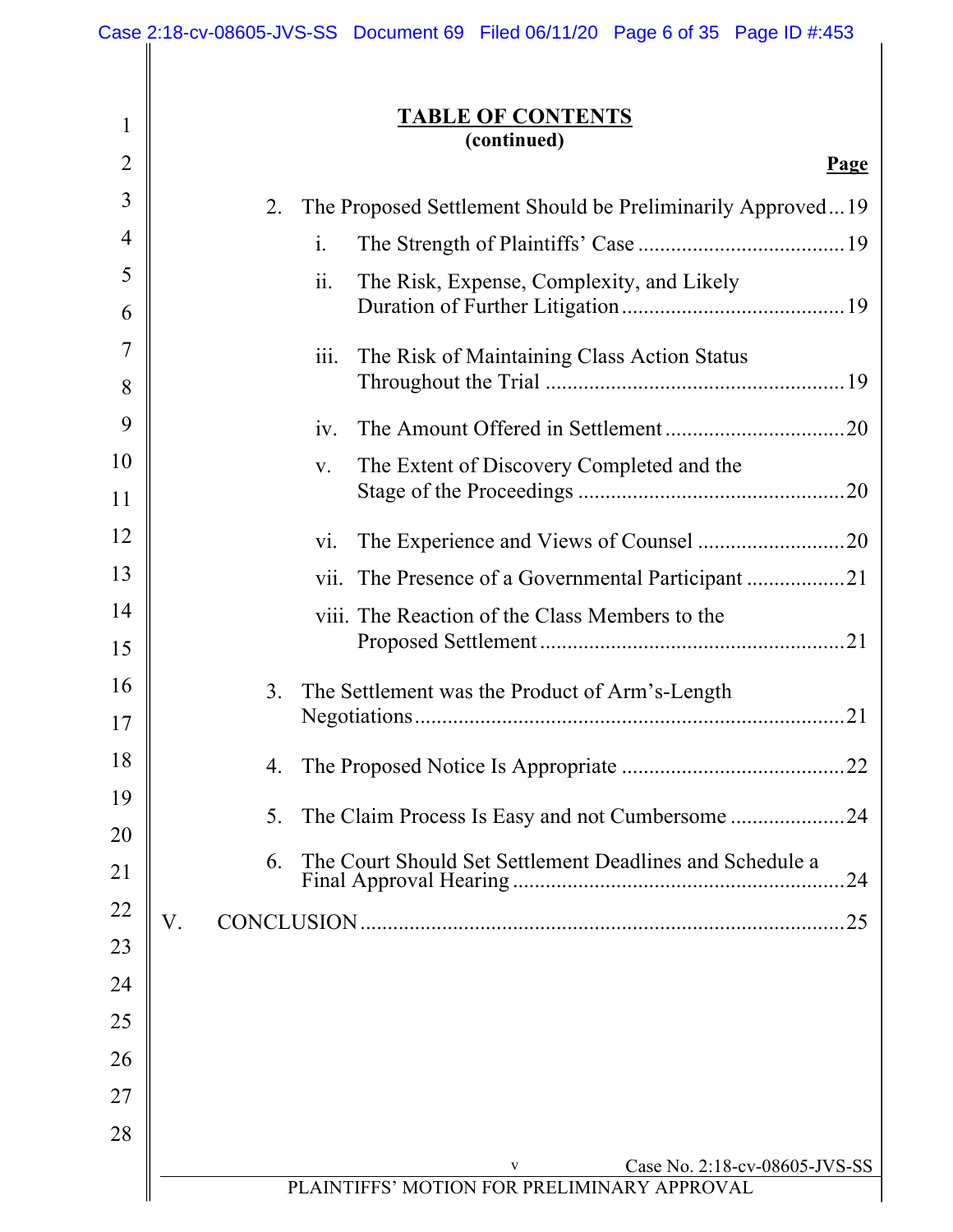|                | Case 2:18-cv-08605-JVS-SS Document 69 Filed 06/11/20 Page 7 of 35 Page ID #:454                                                   |
|----------------|-----------------------------------------------------------------------------------------------------------------------------------|
|                |                                                                                                                                   |
| $\mathbf{1}$   | <b>TABLE OF AUTHORITIES</b>                                                                                                       |
| $\overline{2}$ | Page(s)                                                                                                                           |
| $\overline{3}$ | <b>Cases</b>                                                                                                                      |
| $\overline{4}$ | Abat v. Chase Bank USA, N.A., No. SACV 0701476-CJC (ANx),                                                                         |
| 5              | Abdullah v. U.S. Sec. Assocs., Inc., 731 F.3d 952 (9th Cir. 2013),                                                                |
| 6              |                                                                                                                                   |
| $\overline{7}$ |                                                                                                                                   |
| 8              | Barbosa v. Cargill Meat Sols. Corp., 297 F.R.D. 431 (E.D. Cal. 2013) 18                                                           |
| 9              | Churchill Vill., L.L.C. v. Gen. Elec., 361 F.3d 566 (9th Cir. 2004)  13, 14                                                       |
| 10             | Class Plaintiffs v. City of Seattle, 955 F.2d 1268 (9th Cir. 1992)  14                                                            |
| 11             |                                                                                                                                   |
| 12             |                                                                                                                                   |
| 13             |                                                                                                                                   |
| 14             | Harris v. Vector Mktg. Corp., 2011 WL 1627973 (N.D. Cal. 2011)  14                                                                |
| 15             | In re Bluetooth Headset Prods. Liab. Litig., 654 F.3d 935 (9th Cir. 2011)  13, 21                                                 |
| 16             |                                                                                                                                   |
| 17             | In re Nat'l Football League Players Concussion Injury Litig.,                                                                     |
| 18<br>19       | In re Prudential Ins. Co. of Am. Sales Practices Litig.,<br>962 F. Supp. 450 (D.N.J. 1997), aff'd, 148 F.3d 283 (3d Cir. 1998) 23 |
| 20             | In re Volkswagen "Clean Diesel" Mktg., Sales Practices, & Prod. Liab. Litig.,                                                     |
| 21<br>22       | Jordan v. Cnty. of Los Angeles, 669 F.2d 1311 (9th Cir.),                                                                         |
| 23             | Local Joint Exec. Bd. Of Culinary/Bartender Trust Fund v. Las Vegas Sands, Inc.,                                                  |
| 24             |                                                                                                                                   |
| 25             | Mercury Interactive Corp. Sec. Litig. v. Mercury Interactive Corp.,                                                               |
| 26             |                                                                                                                                   |
| 27             |                                                                                                                                   |
| 28             |                                                                                                                                   |
|                | Case No. 2:18-cv-08605-JVS-SS<br>$\overline{vi}$<br>PLAINTIFFS' MOTION FOR PRELIMINARY APPROVAL                                   |
|                |                                                                                                                                   |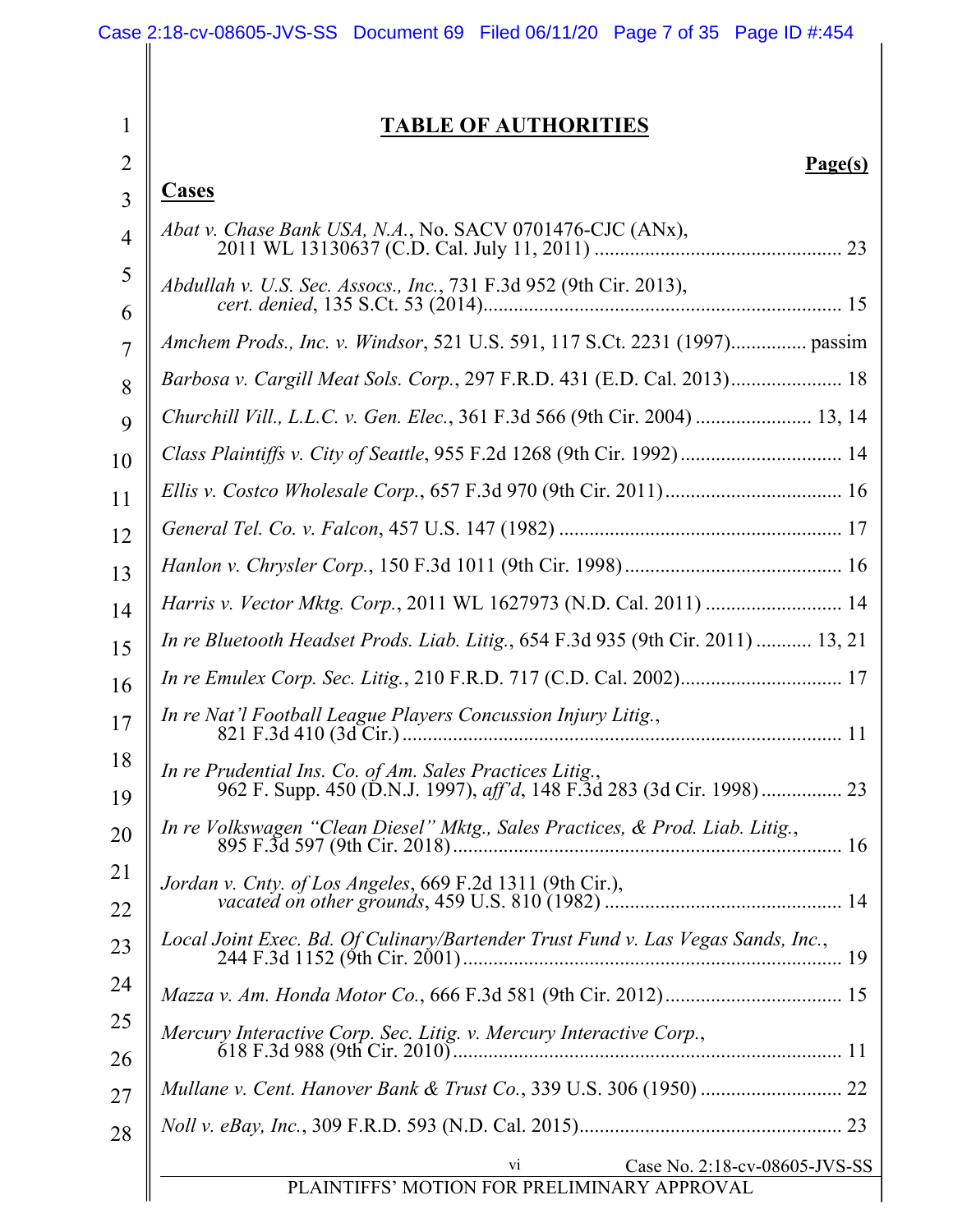|                | Case 2:18-cv-08605-JVS-SS Document 69 Filed 06/11/20 Page 8 of 35 Page ID #:455       |
|----------------|---------------------------------------------------------------------------------------|
|                |                                                                                       |
| $\mathbf{1}$   | <b>TABLE OF AUTHORITIES</b><br>(continued)                                            |
| $\overline{2}$ | Page(s)                                                                               |
| $\overline{3}$ | Officers for Justice v. Civil Service Comm'n of the City $\&$ Cnty. of San Francisco, |
| $\overline{4}$ |                                                                                       |
| 5              | Otsuka v. Polo Ralph Lauren Corp., 251 F.R.D. 439 (N.D. Cal. 2008)  19                |
| 6              |                                                                                       |
| $\overline{7}$ | Sandoval v. Roadlink USA Pac., Inc., No. EDCV 10-00973 VAP,                           |
| 8              |                                                                                       |
| 9              |                                                                                       |
| 10             |                                                                                       |
| 11             | Stone v. Howard Johnson Int'l, Inc., No. 12-CV-01684 PSG (MANX),                      |
| 12<br>13       |                                                                                       |
| 14             |                                                                                       |
| 15             | Trotsky v. Los Angeles Fed. Sav. & Loan Ass'n., 48 Cal.App.3d 134 (1975) 22           |
| 16             | Wal-Mart Stores, Inc. v. Dukes, 564 U.S. 338, 131 S.Ct. 2541 (2011) 12, 18            |
| 17             | Wal-Mart Stores, Inc. v. Visa U.S.A., Inc., 396 F.3d 96 (2d Cir.),                    |
| 18<br>19       | Warner v. Toyota Motor Sales, U.S.A., Inc., No. CV152171FMOFFMX,                      |
| 20             |                                                                                       |
| 21             |                                                                                       |
| 22             |                                                                                       |
| 23             | <b>Other Authorities</b>                                                              |
| 24             |                                                                                       |
| 25             |                                                                                       |
| 26             |                                                                                       |
| 27             |                                                                                       |
| 28             |                                                                                       |
|                | vii<br>Case No. 2:18-cv-08605-JVS-SS                                                  |
|                | PLAINTIFFS' MOTION FOR PRELIMINARY APPROVAL                                           |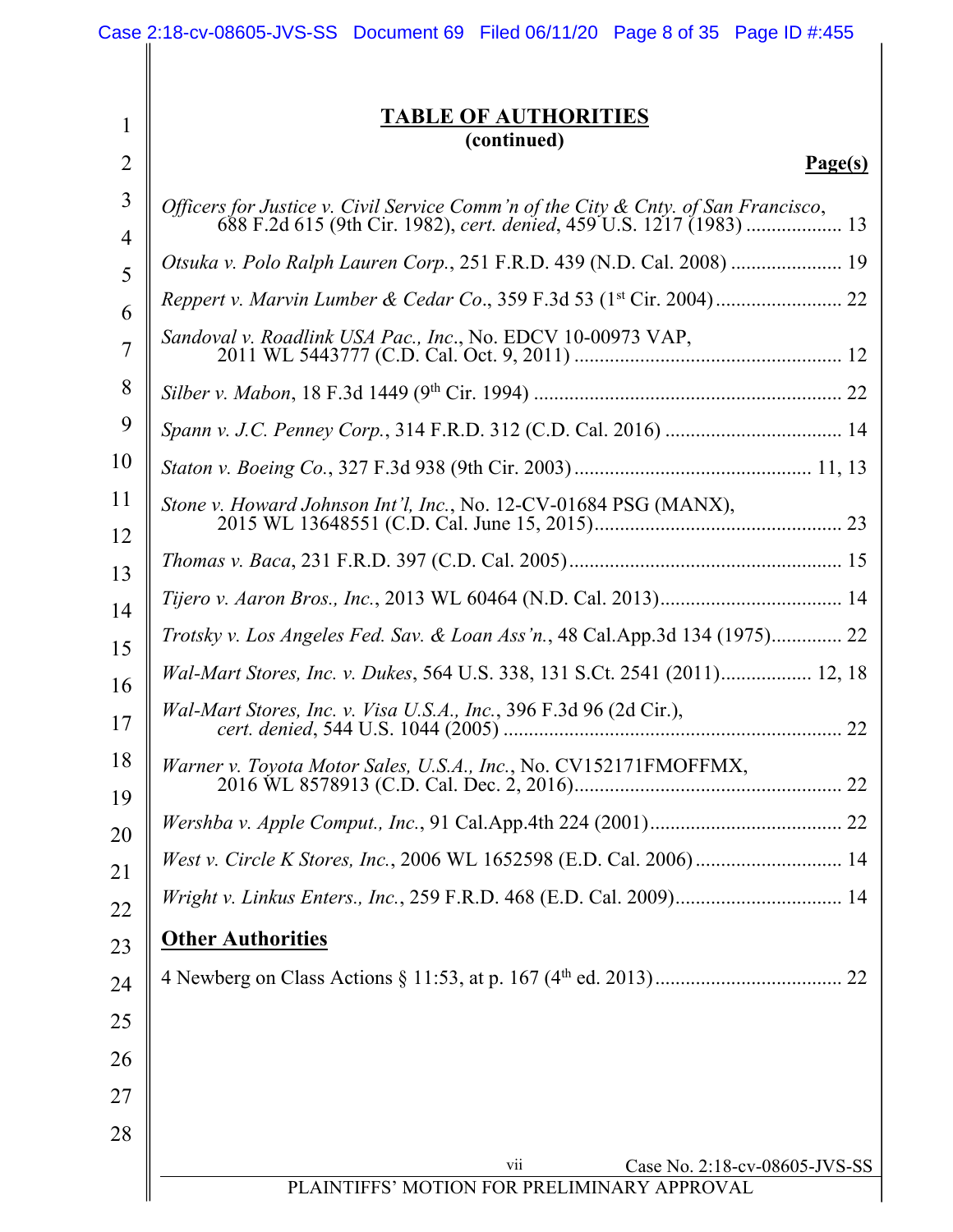|                | Case 2:18-cv-08605-JVS-SS Document 69 Filed 06/11/20 Page 9 of 35 Page ID #:456      |
|----------------|--------------------------------------------------------------------------------------|
|                |                                                                                      |
| 1              | <b>TABLE OF AUTHORITIES</b>                                                          |
| $\overline{2}$ | (continued)<br>Page(s)                                                               |
| $\overline{3}$ | <b>Rules and Statutes</b>                                                            |
| 4              |                                                                                      |
| 5              |                                                                                      |
| 6              |                                                                                      |
| 7              |                                                                                      |
| 8              |                                                                                      |
| 9              |                                                                                      |
| 10             |                                                                                      |
| 11             |                                                                                      |
| 12             |                                                                                      |
| 13             |                                                                                      |
| 14             |                                                                                      |
| 15             |                                                                                      |
| 16             |                                                                                      |
| 17             |                                                                                      |
| 18             |                                                                                      |
| 19             |                                                                                      |
| 20             |                                                                                      |
| 21             |                                                                                      |
| 22             |                                                                                      |
| 23             |                                                                                      |
| 24             |                                                                                      |
| 25             |                                                                                      |
| 26             |                                                                                      |
| 27             |                                                                                      |
| 28             |                                                                                      |
|                | viii<br>Case No. 2:18-cv-08605-JVS-SS<br>PLAINTIFFS' MOTION FOR PRELIMINARY APPROVAL |
|                |                                                                                      |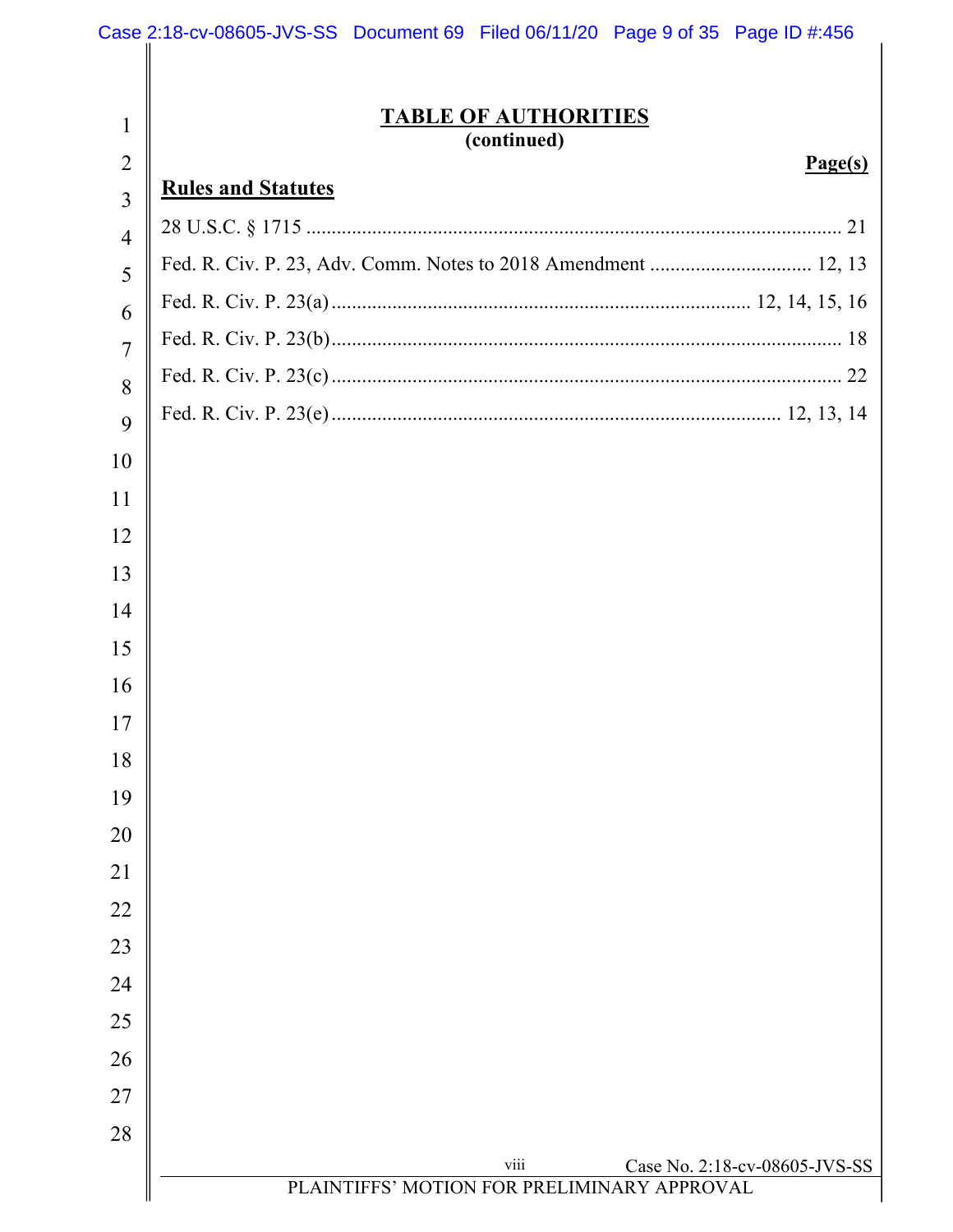### **I. INTRODUCTION**

2 3 4 5 6 7 8 9 10 11 Plaintiffs respectfully seek preliminary approval of a proposed class action Settlement, filed concurrently herewith, that if approved would resolve claims alleged in a number of class actions against Defendant Sirius XM Radio Inc. ("Sirius XM").<sup>1</sup> These actions all result from Sirius XM's sale of "Lifetime" Subscriptions" to its satellite radio service, that lasted not for the lifetime of the consumers who purchased them (as plaintiffs alleged they should have done), but for the lifetime of the particular Device such consumers first used to receive the service and, up to three more Devices thereafter with a \$75 transfer fee for each transfer between Devices (which Sirius XM asserts was consistent with its marketing).

12 13 14 15 16 17 18 The proposed Settlement achieves a "Lifetime Subscription" for Settlement Class Members that can actually last for their lifetime, as opposed to a maximum of four Devices. (Settlement Agreement ("SA") ¶¶ 66-68.) Pursuant to the Settlement, Settlement Class Members will be able to transfer their Lifetime Subscriptions to an *unlimited* number of different Devices, for a charge of \$35 per transfer (a significant reduction from Defendant's \$75 per transfer fee). (*Id.*  $\P(66(a))$ 

19 20 21 22 23 24 25 In the event a Settlement Class Member no longer holds an Active Lifetime Subscription (but, rather, an Inactive Lifetime Subscription that, for instance, expired along with a Device, or was converted to a yearly, monthly, or some other subscription), he or she will have the option of reactivating that Lifetime Subscription (at no charge) with the above benefits, or claiming \$100 in cash. (*Id.* ¶ 67.) Finally, and in addition, Internet streaming of Sirius XM's radio service will be made available to inactive lifetime subscribers who choose to reactivate, with

26

27 28 <sup>1</sup> Unless otherwise defined, Capitalized terms herein have the meaning set forth in the Settlement Agreement and Release, filed concurrently herewith.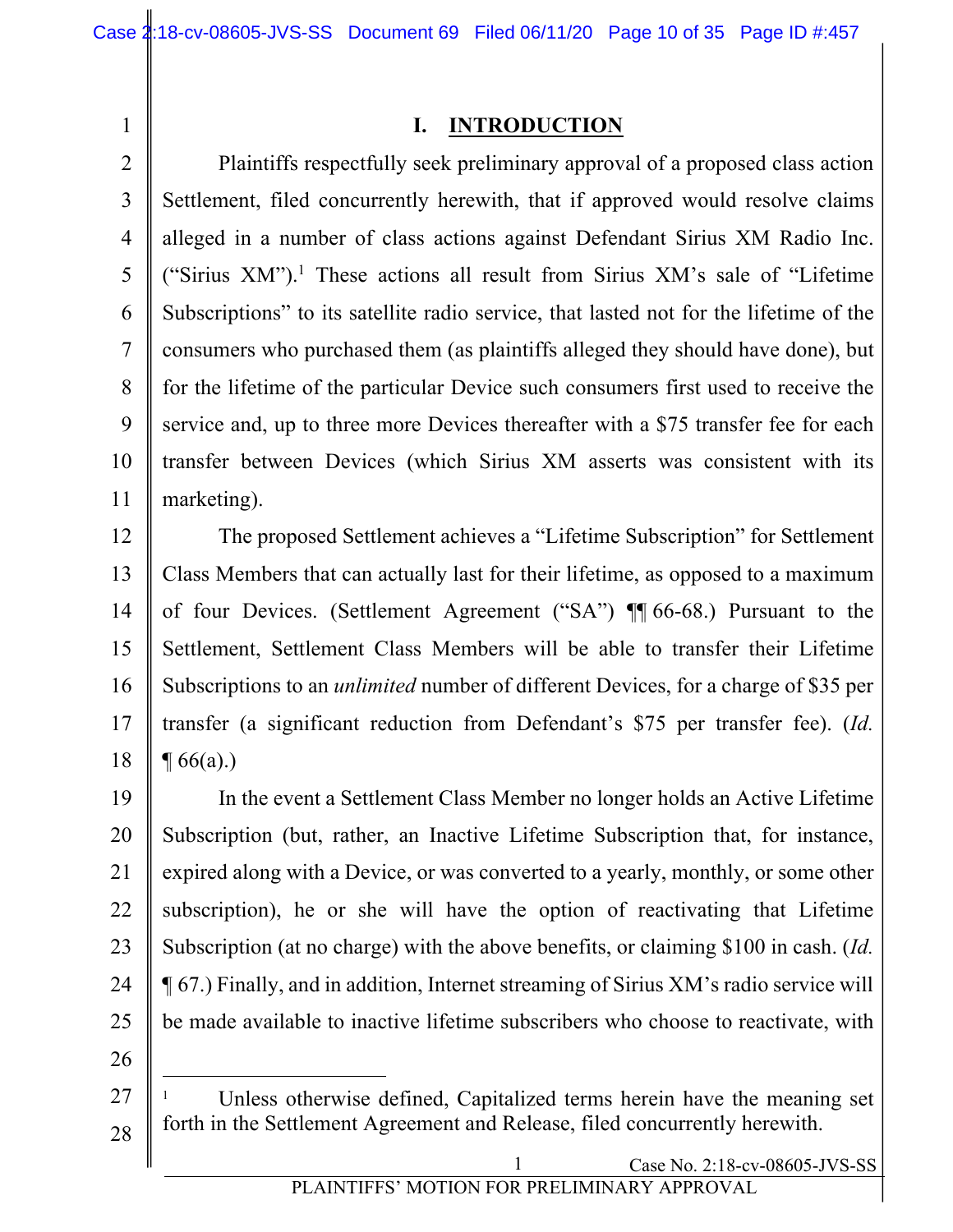2 no additional fee paid to Sirius XM (Internet streaming is already available to active lifetime subscribers at no additional fee paid to Sirius XM). (*Id.* ¶ 66(c).)

3 4 5 6 7 8 9 10 11 12 Plaintiffs' expert, Christian Tregillis, opines that the Settlement's benefits areworth approximately \$96.4 million. (Concurrently filed Declaration of Christian Tregillis ("Tregillis Decl.") ¶ 35.) The terms of this Settlement are not only fair, reasonable, and adequate, as required for approval under the Federal Rules, but represent an achievement that most likely is better than any result Plaintiffs could hope to achieve through continued litigation of these actions, were they to certify a class and make it to trial before a court — no mean feat, particularly given that this Court previously compelled the earliest filed of these actions to individual arbitration under the terms of Defendant's alleged subscriber agreement. *See Wright v. Sirius XM Radio, Inc.*, No. 16-01688 JVS, ECF 59.

13 14 15 16 17 18 19 20 The Settlement was achieved after two-and-a-half years of hard-fought litigation, in this Court on behalf of Plaintiffs Alvarez and Wright (formerly a plaintiff in his own case), as well as in other trial courts on behalf of Plaintiffs Bettison and Vaugh, and in the Ninth Circuit Court of Appeals after Wright appealed this Court's order in an earlier case compelling individual arbitration of his claims. The Settlement is the result of extensive arms'-length negotiations overseen by Judge Carl West (Ret.), a respected and experienced JAMS mediator and former California Superior Court Judge.

21 22 23 24 25 26 27 28 For all these reasons, and for those set forth in more detail below, Plaintiffs respectfully request that the Court grant preliminary approval to the Settlement, issue the proposed Preliminary Approval Order, appoint Epiq Class Action & Claim Solutions, Inc. ("Epiq") as the Settlement Administrator, find, solely for purposes of effectuating the proposed Settlement, and pursuant to Rule 23(e)(1), that the prerequisites for class certification under Rules  $23(a)$ ,  $23(b)(2)$ , and 23(b)(3) of the Federal Rules of Civil Procedure are likely to be found to be satisfied, and allow notice of the Settlement to issue to Class Members.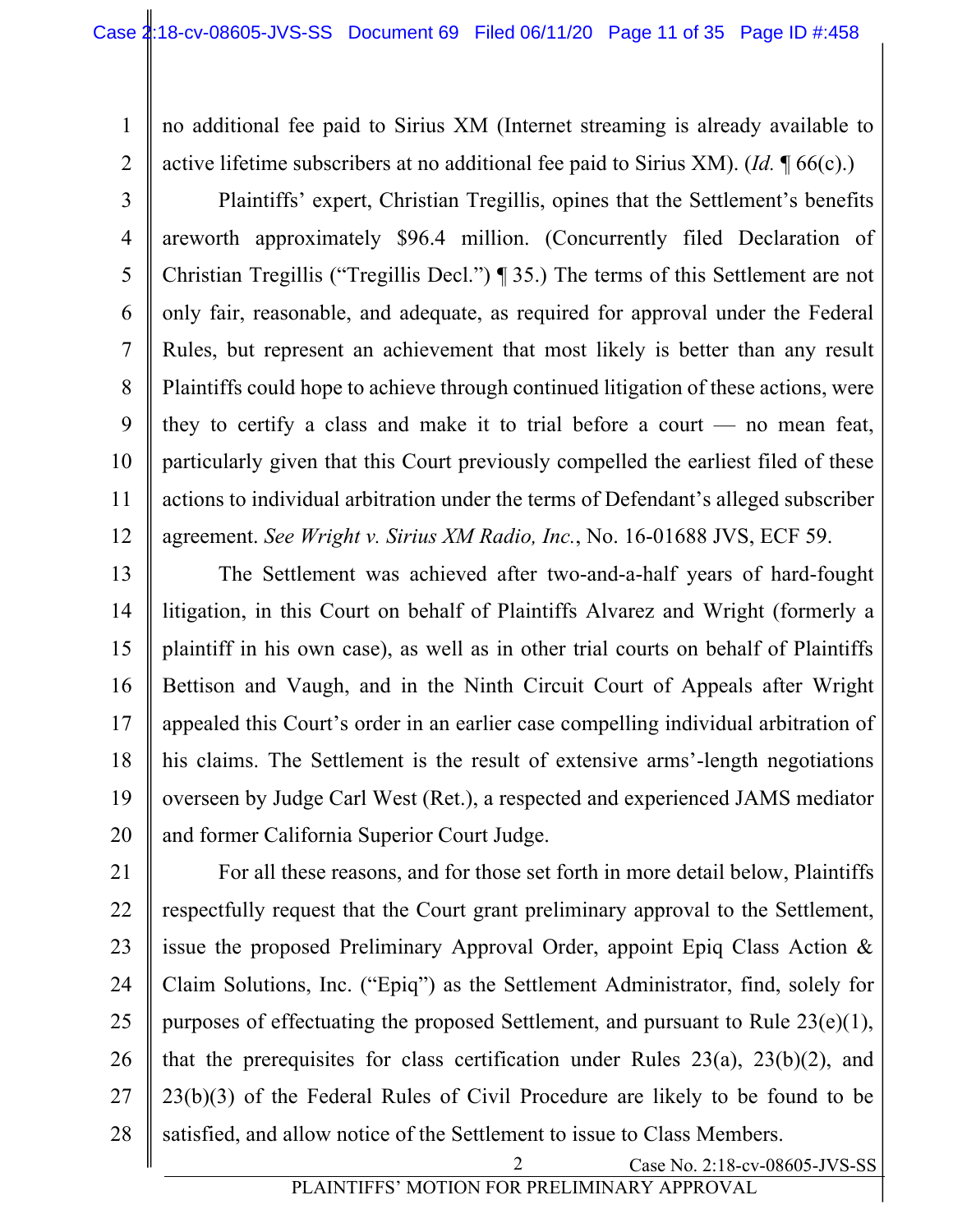3

4

5

6

7

8

# **II. PROCEDURAL AND FACTUAL BACKGROUND**

All Plaintiffs allege that, at the time of their purchases, they understood that that their Lifetime Subscriptions would last for *their* lifetime, as opposed to the lifetime of a particular Device. Sirius XM denies such allegations and maintains that such so-called Lifetime Subscriptions were limited to the lifetime of four Devices (the first plus three additional Devices) and that a \$75 fee is required for each such transfer from one Device to another until a subscriber reached their given limit of three transfers.

9 10 11 12 13 14 15 16 17 18 19 Plaintiff, Paul Wright, filed the earliest of the actions, on September 12, 2016, in this Court. (C.D. Cal. Case No. 8:16-cv-01688-JVS-JCG ("*Wright*")). On November 14, 2016, Sirius XM filed a motion to dismiss and to compel arbitration in the *Wright* case. The parties fully briefed that motion, and the Court heard oral argument on April 24, 2016. In response to Plaintiffs' counsel's argument at that hearing, the Court permitted further briefing on the impact of the California Supreme Court's then-recent decision in *McGill v. Citibank, N.A.*, 2 Cal. 5th 945, 956 (2017). After that briefing, on June 1, 2017, the Court granted Defendant's motion, dismissing Plaintiff Wright's claims without prejudice. (*Wright*, ECF 59.) The Court also denied Wright's request for leave to amend his complaint to add additional class representatives. (*Id.*)

20 21 22 23 24 25 Thereafter, three other lifetime subscribers filed their own class actions, including Plaintiff Alvarez, who filed this action in the Superior Court of California for Los Angeles County on August 28, 2018, seeking only declaratory and injunctive relief rather than monetary damages. Sirius XM removed this action to this Court on October 5, 2018 and answered the complaint on October 6, 2018 (C.D. Cal. Case No. 18-cv-08605-JVS-SS ("*Alvarez*")).

Case No. 2:18-cv-08605-JVS-SS 26 27 28 3 Plaintiff Randall Bettison filed a class action complaint in the Circuit Court of Oregon for Multnomah County on May 17, 2018, entitled *Bettison v Sirius XM Radio Inc*. Sirius XM removed the *Bettison* action to the District of Oregon on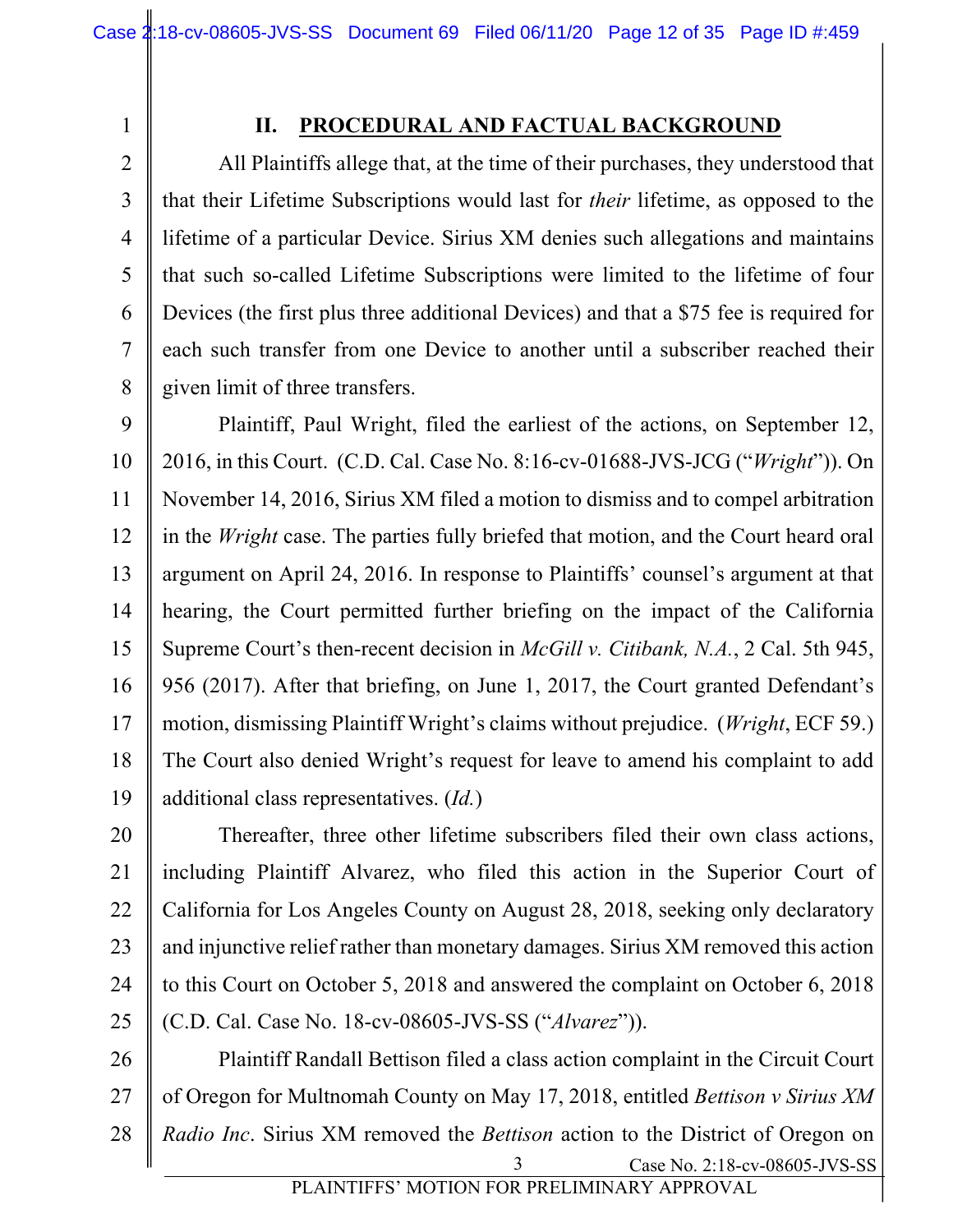4

5

6

1 2 June 19, 2018 and answered the complaint on June 20, 2018 (D. Or. Case No. 3:18-cv-01065-PK) ("*Bettison*").

Plaintiff Darlene Vaugh filed her class action complaint on May 8, 2018, in the Superior Court of New Jersey for Atlantic County. Sirius XM removed this action to the District of New Jersey on June 8, 2018 and answered the complaint there on June 11, 2018 (D.N.J. Case No. 1:18-cv-10331-NLH-AMD) ("*Vaugh*").

7 8 9 10 11 On April 4, 2017, counsel for then-Plaintiff Wright and for Plaintiff Alvarez held an in-person settlement conference with counsel for Sirius XM at the Jones Day office in New York, but despite a number of follow up conversations, a resolution did not occur at that time. (Declaration of Robert Ahdoot ("Ahdoot Decl.") ¶ 9.)

12 13 14 15 16 On June 28, 2017, shortly before Alvarez, Bettison, and Vaugh filed their cases, Plaintiff Wright appealed this Court's order granting Defendant's motion to dismiss and to compel arbitration of his claims. (9th Cir. Case No. 17-55928 (the "Appeal").) Thereafter, the parties filed their opening, response, and reply briefs in the Appeal. (*Id.* ECF Nos. 11, 21, 23.)

17 18 19 20 While that appeal and the other Plaintiffs' claims were pending, and after all briefing in the Appeal was submitted, on November 29, 2018, the parties participated in a full-day mediation session before the Honorable Carl J. West  $(Ret.).$  (Ahdoot Decl.  $\P$  11.)

21 22 23 24 25 26 At Plaintiffs' counsel's request, Defendant provided substantial information in advance of mediation, sufficient to enable Plaintiffs' counsel to value the claims and understand the prospective Class's composition. (*Id.* ¶ 12.) This information, and the parties' prior investigations, litigation, and briefing, gave Plaintiffs' counsel an understanding of the claims and defenses sufficient to meaningfully conduct informed settlement discussions. (*Id*.)

Case No. 2:18-cv-08605-JVS-SS 27 28 4 The Settlement was not reached at the November 29, 2018 mediation. (*Id*.) Nonetheless, with the continued assistance of Judge West, after protracted and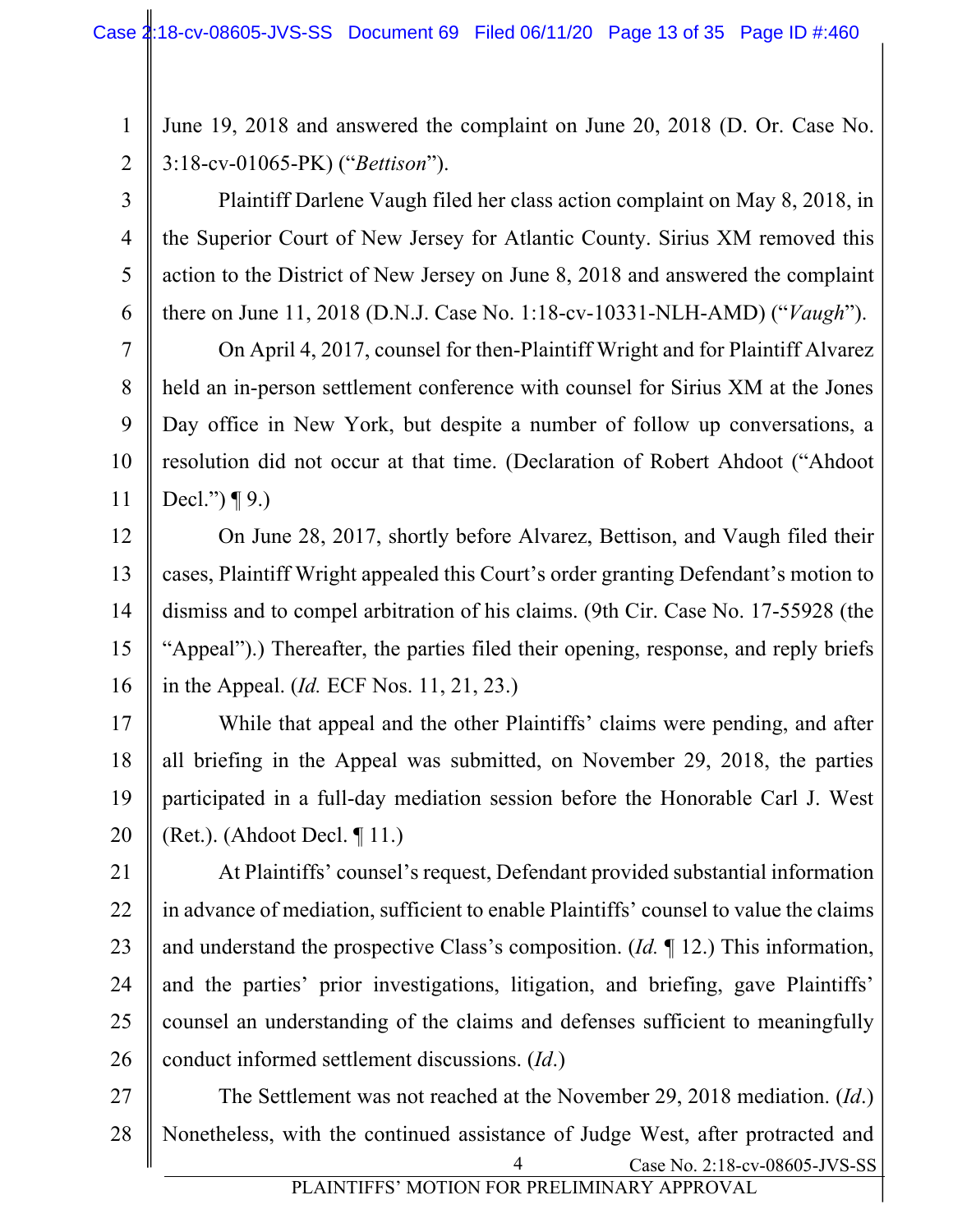1 2 3 4 5 lengthy negotiations, and immediately before oral argument before the Ninth Circuit in the Appeal, on December 5, 2018, the Parties were able to reach an agreement in principal. (*Id.* ¶ 15.) Accordingly, Plaintiff Wright moved to dismiss his appeal at oral argument, and the Ninth Circuit did not rule on the appeal. (9th Cir. Case No. 17-55928, ECF 38.)

6 7 8 9 10 11 12 13 14 15 The Parties then engaged in additional and extensive months long negotiations, through many telephone discussions, to finalize and memorialize all aspects of the Settlement Agreement, including each of its exhibits. (Ahdoot Decl. ¶¶ 16-17.) Also, after a competitive bidding process amongst well known national settlement administration companies, the Parties engaged Epiq to advise regarding the mechanics of the Settlement, the notice process, and to administer the Settlement. (*Id.* ¶¶ 18-19.) The notice program and each document comprising the notice were extensively negotiated and exhaustively refined, with input from experts at Epiq, to make them easy to read and understand. (*Id.*; *see also* generally Declaration of Cameron Azari filed concurrently herewith.)

16

17

18

# **III. TERMS OF THE SETTLEMENT**

#### **A. The Class Definition**

The Settlement Class is defined as:

19 20 21 22 23 24 25 All Persons in the United States who purchased a paid subscription from Sirius XM (or one of its predecessors) that was marketed as a "lifetime plan" or "lifetime subscription." Excluded from the Class are: Sirius XM and its parents, subsidiaries, or any entities in which it has a controlling interest, as well as Sirius XM's officers, directors, employees, affiliates, legal representatives, heirs, predecessors, successors, and assigns. Also excluded are any Judges to whom this case is assigned as well as their judicial staff and immediate family members.

26 (SA ¶ 33.)

27 28 The Settlement Class currently consists of approximately 964,000 individuals. As of the execution date of the Settlement Agreement, approximately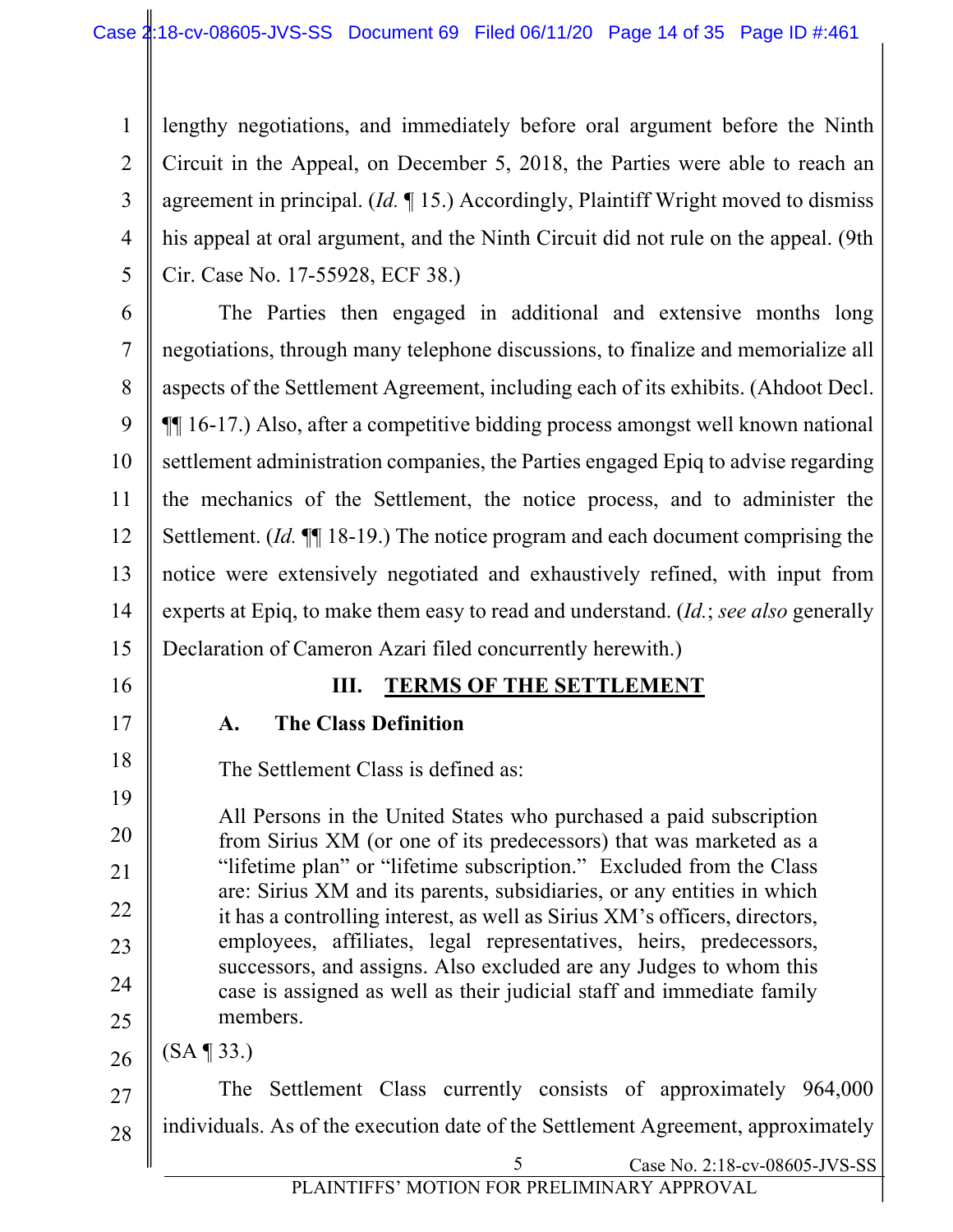1 2 3 838,000 of whom have Active Lifetime Subscriptions<sup>2</sup> ("Active Subscribers"), and approximately  $126,000$  of whom have Inactive Lifetime Subscriptions<sup>3</sup> ("Inactive Subscribers"). (SA ¶¶ 2, 19; *see also* SA Section I, Recitals.)

4

## **B. The Settlement Benefits**

5 6 7 8 9 10 11 12 13 14 Under the Settlement, Sirius XM agrees to: (1) allow Inactive Subscribers to reactivate their Lifetime Subscriptions at no charge; <sup>4</sup> (2) allow Active Subscribers and Inactive Subscribers who have opted to reactivate their account (pursuant to this Settlement) to transfer their Lifetime Subscriptions to other Devices an *unlimited* number of times; (3) not charge more than \$35 for any transfer of a Lifetime Subscription to other Devices (a reduction of the current fee of \$75 per transfer), and (4) provide Inactive Subscribers who choose to reactivate with access to Sirius XM's Internet streaming service at no cost (this feature is currently available to Active Lifetime Subscribers). Inactive Subscribers may choose to forgo the relief above and, instead, be paid a \$100 cash payment. Sirius

15

<sup>16</sup> 17 18 19 <sup>2</sup> The Settlement Agreement defines an Active Lifetime Subscription as a Lifetime Subscription that, according to Sirius XM's records, is associated with a Device that was activated to receive Sirius XM's satellite radio service prior to June 5, 2020 and that continues to be authorized to receive the Sirius XM satellite radio service. (SA ¶ 2.)

<sup>20</sup> 21 22 23 24 The Settlement Agreement defines an Inactive Lifetime Subscription as a Lifetime Subscription that, according to Sirius XM's records, as of June 5, 2020, 2020, is no longer associated with a Device that was activated to receive Sirius XM's satellite delivered radio service. A Settlement Class Member who previously had a Lifetime Subscription, but whose Lifetime Subscription was converted to a yearly, monthly, or some other subscription is deemed to have an Inactive Lifetime Subscription. (SA ¶ 19.)

<sup>25</sup> 26 27 28 Inactive Lifetime Subscribers who elect to cancel another paid Sirius XM subscription at no charge when they reactivate their Lifetime Subscription will receive a *pro rata* refund of any amounts paid for future service unless such paid subscription purchased included bundled equipment.  $(SA \P 66(c)(i))$ ; Ex. B (Long Form Notice FAO 8).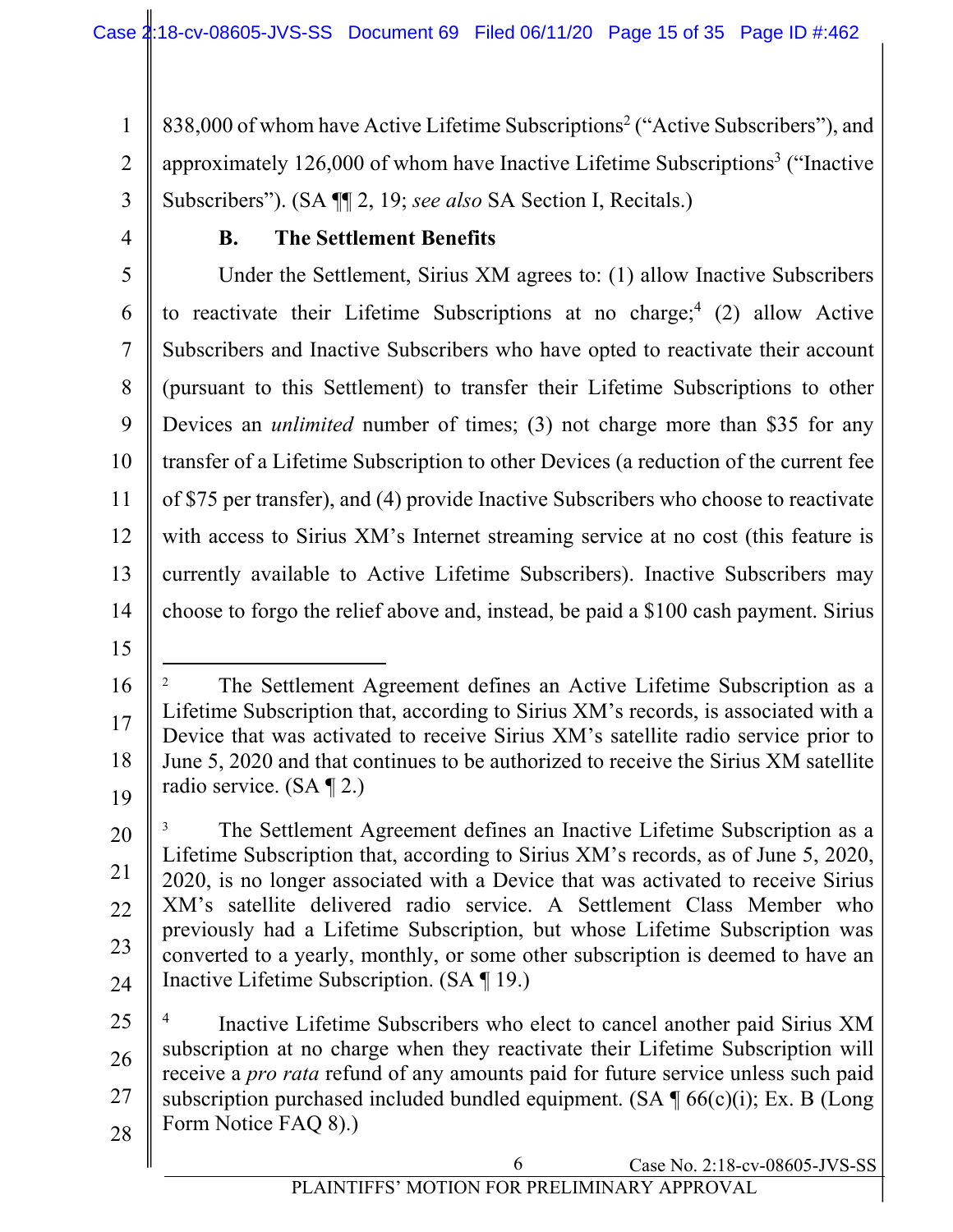1 2 3 4 XM has also agreed to pay for the costs of the settlement notice and administration, court-approved attorneys' fees and expenses up to \$3.5 million, and Service Payments for each Named Plaintiff and Paul Wright<sup>5</sup> up to \$5,000 each. (SA  $\P$  145, 76-78.)

5 6 7 Active Subscribers will receive the benefits of the Settlement automatically. In the event an Active Subscriber does not opt out, then he or she will be subject to the releases set forth in the Settlement.

8 9 10 11 12 13 14 15 16 Inactive Subscribers must submit a Claim Form to obtain the Settlement's benefits (i.e. reactivation of the Lifetime Subscription or a \$100 payment). (*Id.* ¶ 68(a) and Ex. A (Claim Form).) Claim Forms may be submitted on-line (through the Settlement Website) or by mail. In the event an Inactive Subscriber does not submit a Claim Form, and does not opt out, then he or she will be subject to the releases set forth in the Settlement. Settlement Class Members will be provided an opportunity to determine whether they have either Inactive Lifetime Subscriptions or Active Lifetime Subscriptions (as of the Settlement Agreement's date) *via* a tool on the Settlement Website's landing page. (*Id.* ¶ 51.)

17 18 19 20 21 22 Defendant offered Lifetime Subscriptions for prices ranging from \$357.54 to \$755.00. (Ahdoot Decl. ¶ 25; Tregillis Decl. ¶ 21 & Ex. B.) Given their relatively high cost and value, the value of each Lifetime Subscription that no longer expires, or that is reactivated, pursuant to the terms of the Settlement, is significant. (Tregillis Decl. ¶¶ 18-36.) In addition, the reduction of the Device transfer fee from  $$75$  to  $$35$  – for at least the 838,000 Active Subscribers –

24 25 26 27 28 Pursuant to Sirius XM's Motion to Compel Arbitration, Plaintiff Paul Wright was ordered to participate in individual arbitration against Sirius XM. (*Wright*, ECF 59.) Mr. Wright dismissed his appeal of this Order after a settlement in principle was reached. Rather than pursuing arbitration, however, Paul Wright will participate in the Settlement albeit not as a Class Representative. In addition to the Settlement, Mr. Wright has also agreed to a Covenant Not to Sue Sirius XM.  $(SA \P 91, Ex. H.)$ 

23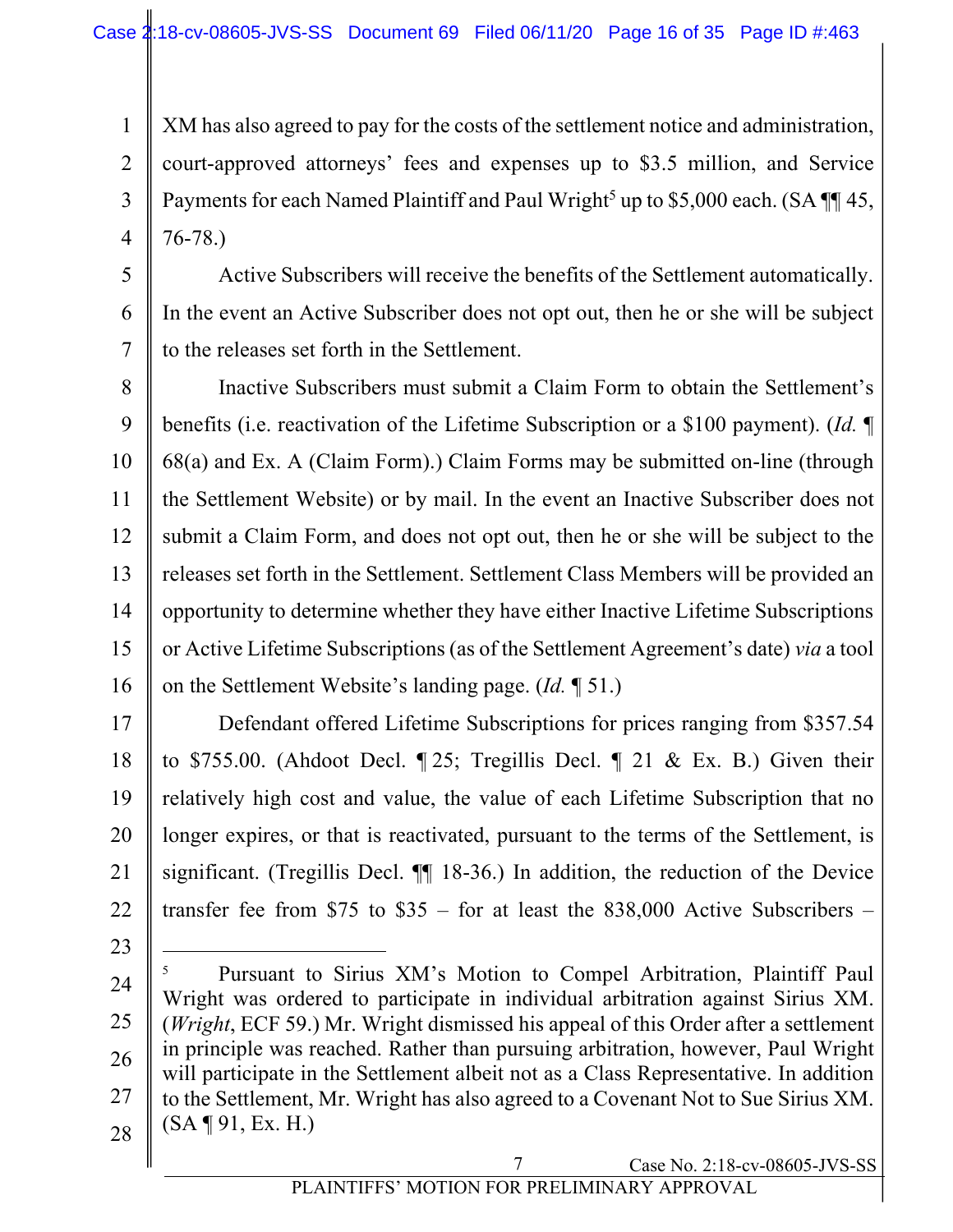1 2 3 4 5 increases the value of the Settlement significantly. Factoring all these data points, Plaintiffs' expert values the Settlement's benefits at \$96.4 million (this valuation does not include any amounts paid for Notice and Administration, Service Payments, and Attorneys' Fees and Expenses, all of which are to be paid by Sirius XM in addition to benefits described above). (Tregillis Decl. ¶ 35.)

6

# **C. The Settlement Administrator**

7 8 9 10 11 12 13 14 The Parties propose that Epiq, an experienced and reputable national class action administrator, serve as Settlement Administrator to provide notice; administer the claim process; distribute payments; and provide other services necessary to implement the Settlement. (SA ¶¶ 32, 41-44, 46; *see also* SA Ex. E (Declaration of Cameron R. Azari, Esq. Re Settlement Notice Plan ("Azari Decl.") ¶¶ 5-9.) Defendant agrees to pay all notice and administration expenses, and this payment will not reduce any of the benefits available to Settlement Class Members. (SA ¶ 45.)

15

## **D. The Notice Plan**

16 17 18 19 20 21 22 23 Direct Notice of the Settlement will be provided by email (with follow up physical US Mail for "bounced" emails) to every Class Member that Sirius XM can identify in its records. (*Id.* ¶ 52 and Ex. E (Azari Decl. ¶¶ 14-18 and Attachments 3 and 4.) This notice will be augmented by an internet notice campaign and publication. (SA  $\P$  53 and Ex. E (Azari Decl.  $\P$  19-20).) The Settlement Administrator will begin disseminating notice no later than 45-days after this Court enters the Preliminary Approval Order granting this motion (the "Notice Date").

Case No. 2:18-cv-08605-JVS-SS 24 25 26 27 28 8 No later than fourteen (14) days after the Court enters the Preliminary Approval Order, Defendant will provide the Settlement Administrator with a list of all potential Settlement Class Members that exist in their records, including their physical and email addresses, and whether their Lifetime Subscriptions are Inactive or Active. (SA ¶ 50.) Then, on or before the Notice Date, the Settlement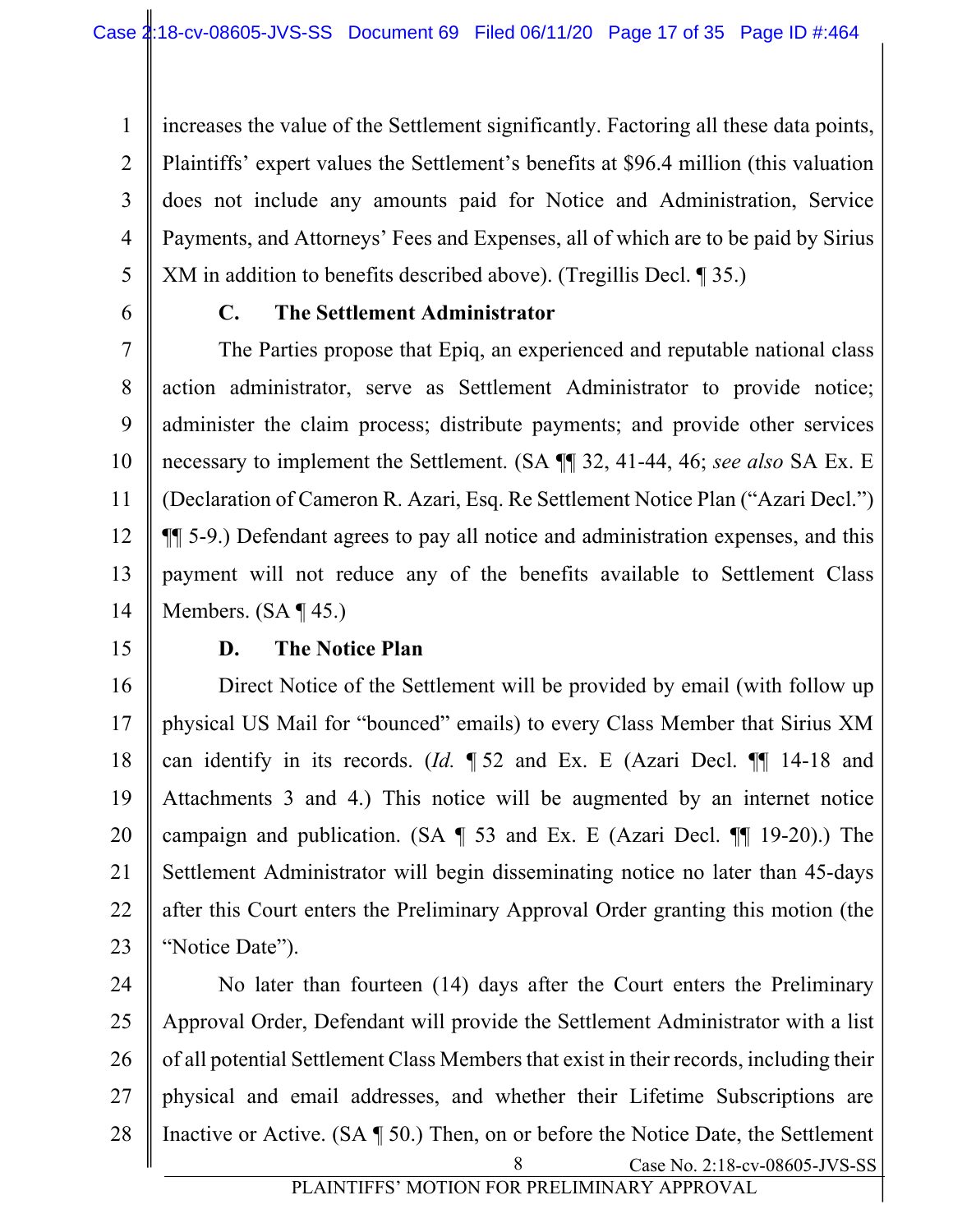1 2 3 4 Administrator will email the Summary Notice to the email addresses provided by Defendant. (*Id.* ¶ 52(a).) The Settlement Administrator then will mail Summary Notices to all Settlement Class Members with respect to whom the email "bounces back," or for whom there is no physical address. (*Id.* ¶ 52(b)-(d).)

5 6 7 8 9 10 11 12 13 14 15 The Settlement Administrator will make every effort to update physical addresses whenever emails and subsequent physical mailings appear undeliverable. (*Id.* ¶ 52(b)-(d).) Ten (10) days prior to the Claim Deadline, the Settlement Administrator will issue email reminder notices to all Inactive Subscribers who have not submitted a Claim Form and have a valid email address. (*Id.* ¶ 54.) The Settlement Administrator will publish notice over the Internet, in an effort to reach any Settlement Class Members who are not reached through the direct notice efforts described above. (*Id.* ¶ 53.) Finally, the Settlement Administrator will provide the required notice of the Settlement to various governmental agencies in compliance with the Class Action Fairness Act. (*Id.*   $\P$  41.)

16 17 18 19 20 21 22 23 All of the electronic and physical Notice forms will direct Settlement Class Members to the Settlement Website, at www.LifeTimeSiriusXMSettlement.com. There, Settlement Class Members will be able to review the Long Form Notice, submit a claim, determine whether their account is active or inactive as of the date of the Settlement Agreement (*i.e.* June 5, 2020), review key filings from the case docket (including all briefing regarding Settlement approval, attorneys' fees, and the Court's orders thereon), and review the answers to Frequently Asked Questions (FAQs). (*Id.* ¶ 51.)

24

#### **E. Settlement Payments to Inactive Subscribers**

Case No. 2:18-cv-08605-JVS-SS 25 26 27 28 9 Within thirty (30) days after the Effective Date, Defendant will pay the Settlement Administrator all money required to make cash payments to Inactive Subscribers who submitted a valid Claim Form electing the \$100 payment instead of reactivation. (SA ¶ 70.) These payments will be made by check sent via US

PLAINTIFFS' MOTION FOR PRELIMINARY APPROVAL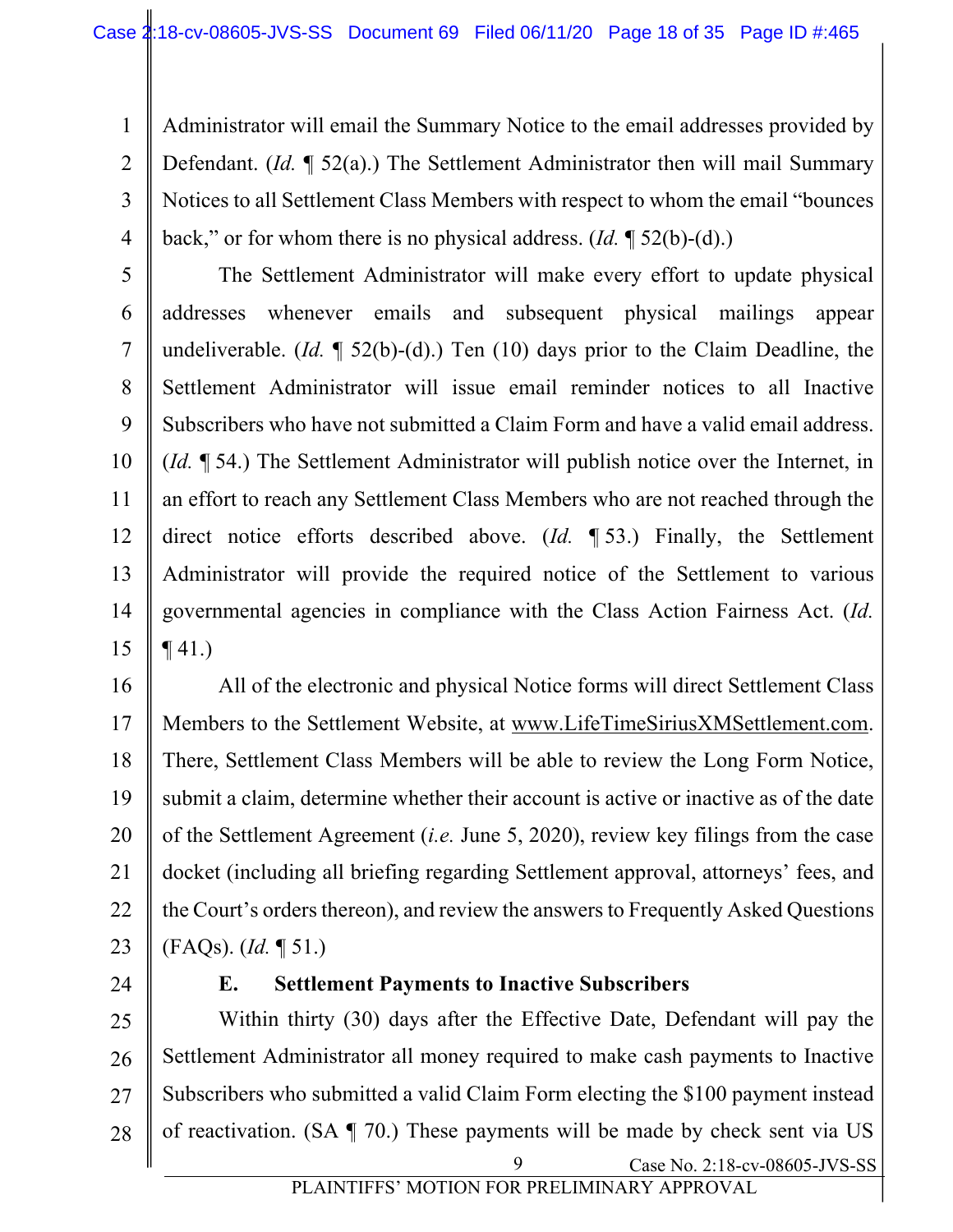1 2 3 4 Mail within sixty (60) days after the Effective Date. (*Id.* ¶ 71.) Settlement Class Members who receive checks will have 180 days to cash their checks. (*Id.* ¶ 71, 73.) Any residual (*i.e.* amount of checks mailed and uncashed after 180 days) will be paid back to Sirius XM. (*Id.* ¶ 73.)

5

## **F. Proposed Class Representative Service Payments**

6 7 8 9 10 11 12 13 The Settlement would not have been possible without the time and effort of each of the four Named Plaintiffs, as well as Paul Wright, who stepped forward on behalf of other Settlement Class Members, accepting the risk of negative publicity and the responsibility of cooperating in the litigation and discovery in order to right the wrong that affected them and so many others. Accordingly, Plaintiffs' counsel will ask that the Court award each of them a \$5,000 Service Payment, and Defendant agrees not to oppose any such request. (SA ¶ 75.) Defendant will pay the Court approved Service Payments, which will not reduce the benefits available to Settlement Class Members. (*Id*.)

14

15 16 17 18 19 20 21 22 23 24 As set forth in their declarations, these Plaintiffs, and Paul Wright, have been active participants in the litigation. They investigated the matter prior to and after retaining their respective attorneys, participated in the plaintiff vetting process implemented by Plaintiffs' counsel, reviewed and approved their original complaints, participated in preparing initial disclosures, understood that they may have to sit for a deposition, kept in contact with counsel to monitor the progress of the litigation, and reviewed and communicated with their counsel regarding the Settlement Agreement and its exhibits. (*See generally* concurrently filed Declarations of Philip Alvarez, Randall Bettison, Marc Kelleher, Darlene Vaugh, and Paul Wright; *see also* Ahdoot Decl. ¶¶ 26-27.)

- 25
- 26 27
-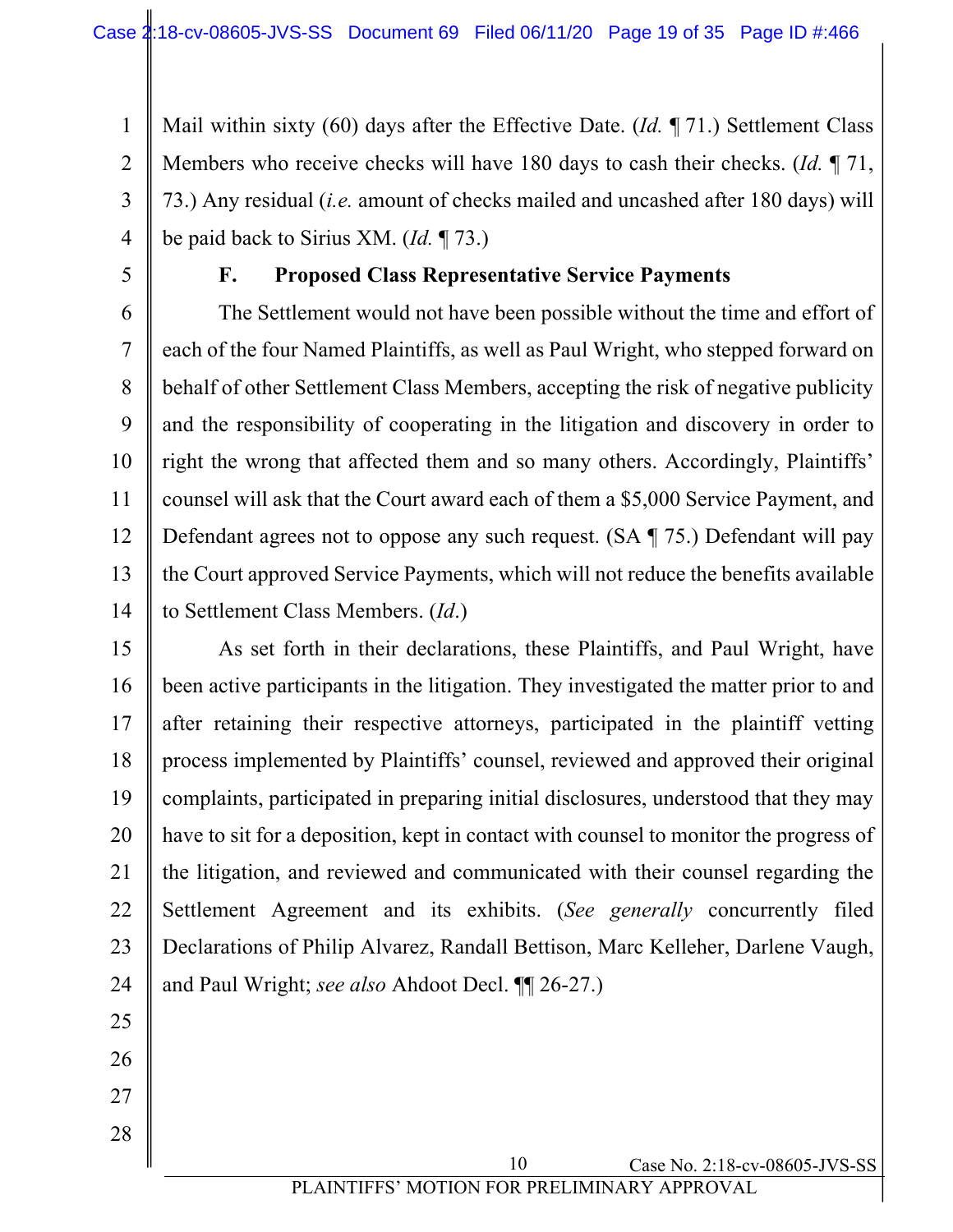### **G. Attorneys' Fees and Costs**

As part of the Settlement, Class Counsel agree not to seek an award of fees in excess of \$3.5 million, and Defendant agrees not to oppose such a request. (SA ¶ 76.) Defendant has agreed to pay any amount awarded by the Court (up to a maximum of \$3.5 million). This payment will not reduce the benefits available to Class Members.

7 8 9 10 11 12 13 14 Attorneys' fees were negotiated only after agreement was reached on all material terms of the Settlement. (Ahdoot Decl. ¶ 17.) *See also In re Nat'l Football League Players Concussion Injury Litig.*, 821 F.3d 410, 445 (3d Cir.), *as amended* (May 2, 2016) (deferring discussion of fees until after material settlement terms are agreed upon is a practice routinely approved by courts). Class Counsel may opt to be paid the Attorneys' Fees and Expenses awarded by the Court, prior to the Effective Date, provided they all execute a Stipulated Undertaking. (SA ¶ 77 and Ex. G.)

15 16 17 18 19 20 21 The Proposed Preliminary Approval Order provides that Class Counsel will file a motion for payment of attorneys' fees and expenses prior to the Final Approval Hearing and prior to the Opt-Out and Objection Deadline. Class Members will have the opportunity to comment on or object to the fee petition under Rule 23(h), consistent with Ninth Circuit authority. *See Mercury Interactive Corp. Sec. Litig. v. Mercury Interactive Corp.*, 618 F.3d 988, 993-94 (9th Cir. 2010).

22

23

1

2

3

4

5

6

#### **IV. PRELIMINARY APPROVAL IS APPROPRIATE**

**A. Legal Standards**

24 25 26 27 "[I]n the context of a case in which the parties reach a settlement agreement prior to class certification, courts must peruse the proposed compromise to ratify both the propriety of the certification and the fairness of the settlement." *Staton v. Boeing Co.*, 327 F.3d 938, 952 (9th Cir. 2003).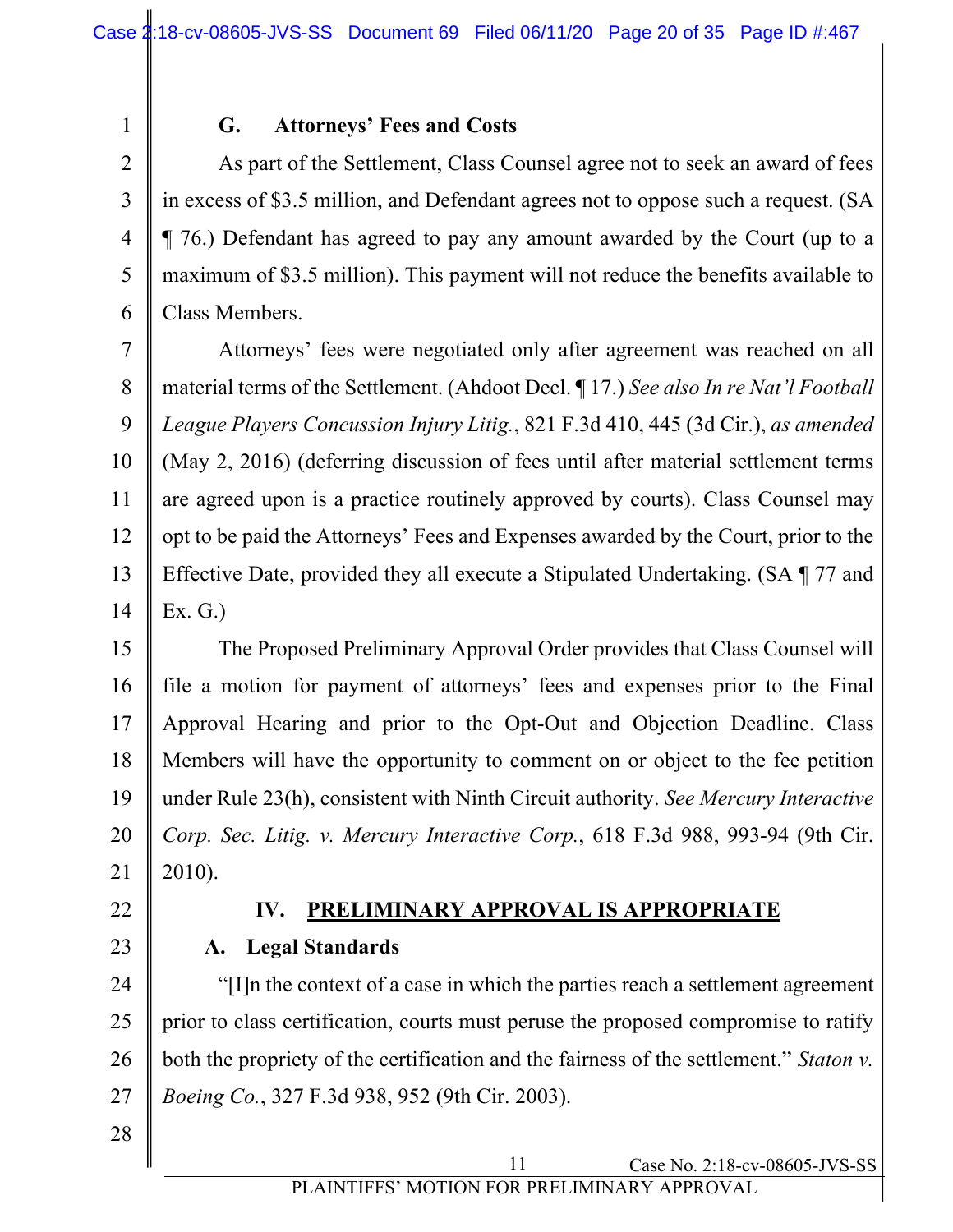#### **1. Class Certification**

2 3 4 5 6 7 8 9 10 11 Parties seeking class certification for settlement purposes must satisfy the requirements of FRCP 23. *Amchem Prods., Inc. v. Windsor*, 521 U.S. 591, 620, 117 S.Ct. 2231, 2248 (1997). "A court considering such a request should give the Rule 23 certification factors 'undiluted, even heightened, attention in the settlement context.'" *Sandoval v. Roadlink USA Pac., Inc*., No. EDCV 10-00973 VAP, 2011 WL 5443777, at \*2 (C.D. Cal. Oct. 9, 2011) (quoting *Amchem*, 521 U.S. at 621). At the preliminary approval stage, "if a class has not [yet] been certified, the parties must ensure that the court has a basis for concluding that it likely will be able, after the final hearing, to certify the class." Fed. R. Civ. P. 23, Adv. Comm. Notes to 2018 Amendment.

12 13 14 15 16 17 18 19 A party seeking class certification must first demonstrate that: "(1) the class is so numerous that joinder of all members is impracticable; (2) there are questions of law or fact common to the class; (3) the claims or defenses of the representative parties are typical of the claims or defenses of the class; and (4) the representative parties will fairly and adequately protect the interests of the class." Fed. R. Civ. P. 23(a). "Second, the proposed class must satisfy at least one of the three requirements listed in Rule 23(b)." *Wal-Mart Stores, Inc. v. Dukes*, 564 U.S. 338, 345, 131 S.Ct. 2541, 2548 (2011).

20

1

#### **2. Fairness of the Proposed Class Action Settlement**

Case No. 2:18-cv-08605-JVS-SS 21 22 23 24 25 26 27 28 12 Rule 23(e) provides that "the claims, issues, or defenses of a certified class may be settled. . . only with the court's approval." Fed. R. Civ. P. 23(e). "The parties must provide the court with information sufficient to enable it to determine whether to give notice of the proposal to the class," and if, upon reviewing that information, the Court concludes that is likely "to: (i) approve the proposal under Rule  $23(e)(2)$ ; and (ii) certify the class for purposes of judgment on the proposal," then the Court "must direct notice in a reasonable manner to all class members who would be bound by the proposal." *Id.* This is the "preliminary approval"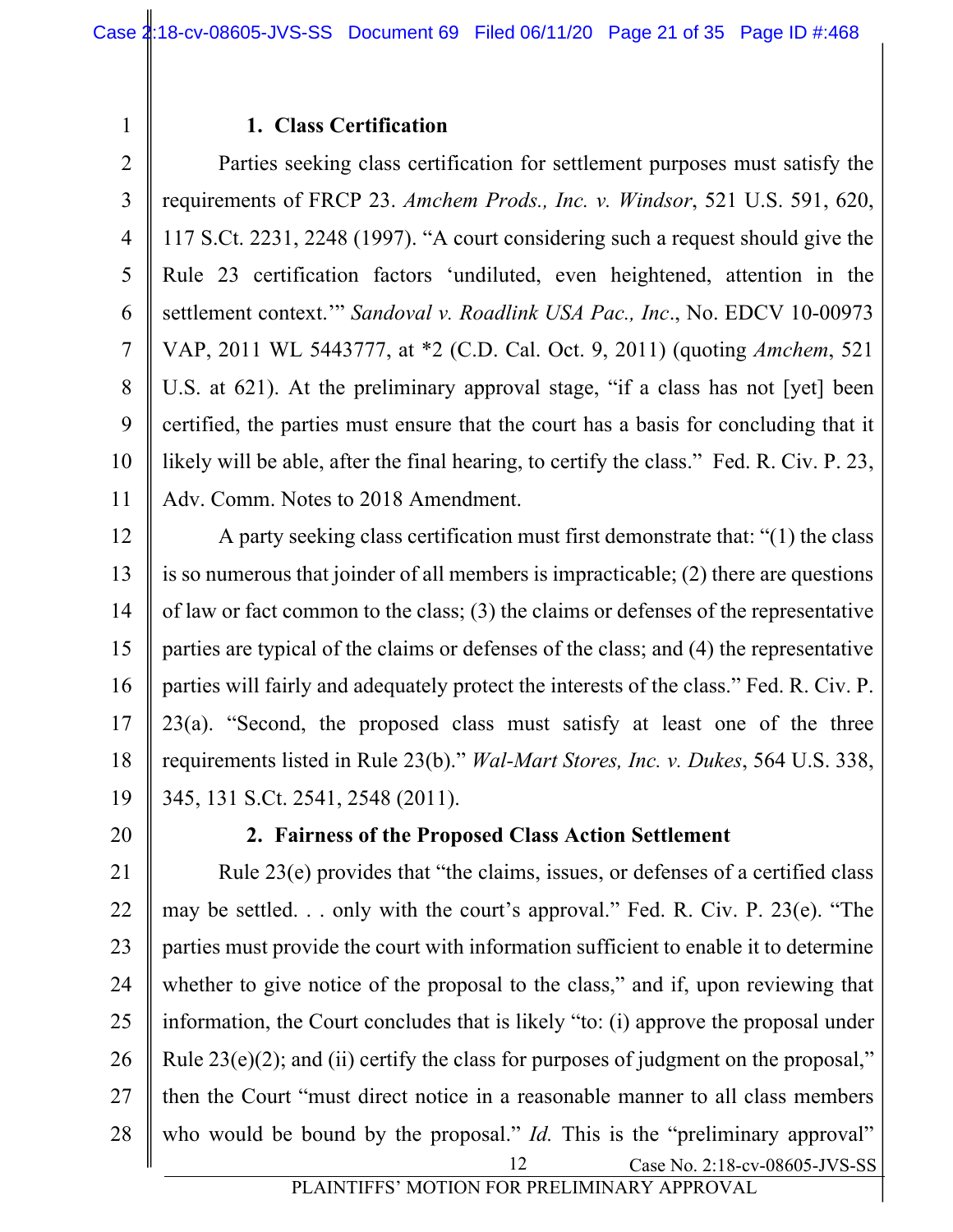1 2 decision that Plaintiffs now ask the Court to make. Fed. R. Civ. P. 23, Adv. Comm. Notes to 2018 Amendment.

Case No. 2:18-cv-08605-JVS-SS 3 4 5 6 7 8 9 10 11 12 13 14 15 16 17 18 19 20 21 22 23 24 25 26 27 28 13 "The primary concern of  $[Rule 23(e)]$  is the protection of th $[e]$  Class Members, including the named plaintiffs, whose rights may not have been given due regard by the negotiating parties." *Officers for Justice v. Civil Service Comm'n of the City & Cnty. of San Francisco*, 688 F.2d 615, 624 (9th Cir. 1982), *cert. denied*, 459 U.S. 1217 (1983). The Court may approve a settlement agreement "after a hearing and only on finding that it is fair, reasonable, and adequate." Fed. R. Civ. P. 23(e)(2). District courts must consider various factors in assessing a settlement proposal: • the strength of the plaintiffs' case; • the risk, expense, complexity, and likely duration of further litigation; • the risk of maintaining class action status throughout the trial; • the amount offered in settlement: • the extent of discovery completed and the stage of the proceedings; • the experience and views of counsel; • the presence of a governmental participant; and • the reaction of the Class Members to the proposed settlement. *Churchill Vill., L.L.C. v. Gen. Elec.*, 361 F.3d 566, 575-76 (9th Cir. 2004). "[I]n the context of a case in which the parties reach a settlement agreement prior to class certification, courts must peruse the proposed compromise to ratify both the propriety of the certification and the fairness of the settlement." *Staton v. Boeing Co.*, 327 F.3d 938, 952 (9th Cir. 2003). "Prior to formal class certification, there is an even greater potential for a breach of fiduciary duty owed the class during settlement. Accordingly, such agreements must withstand an even higher level of scrutiny for evidence of collusion or other conflicts of interest than is ordinarily required under Rule 23(e) before securing the court's approval as fair." *In re Bluetooth Headset Prods. Liab. Litig.*, 654 F.3d 935, 946 (9th Cir. 2011).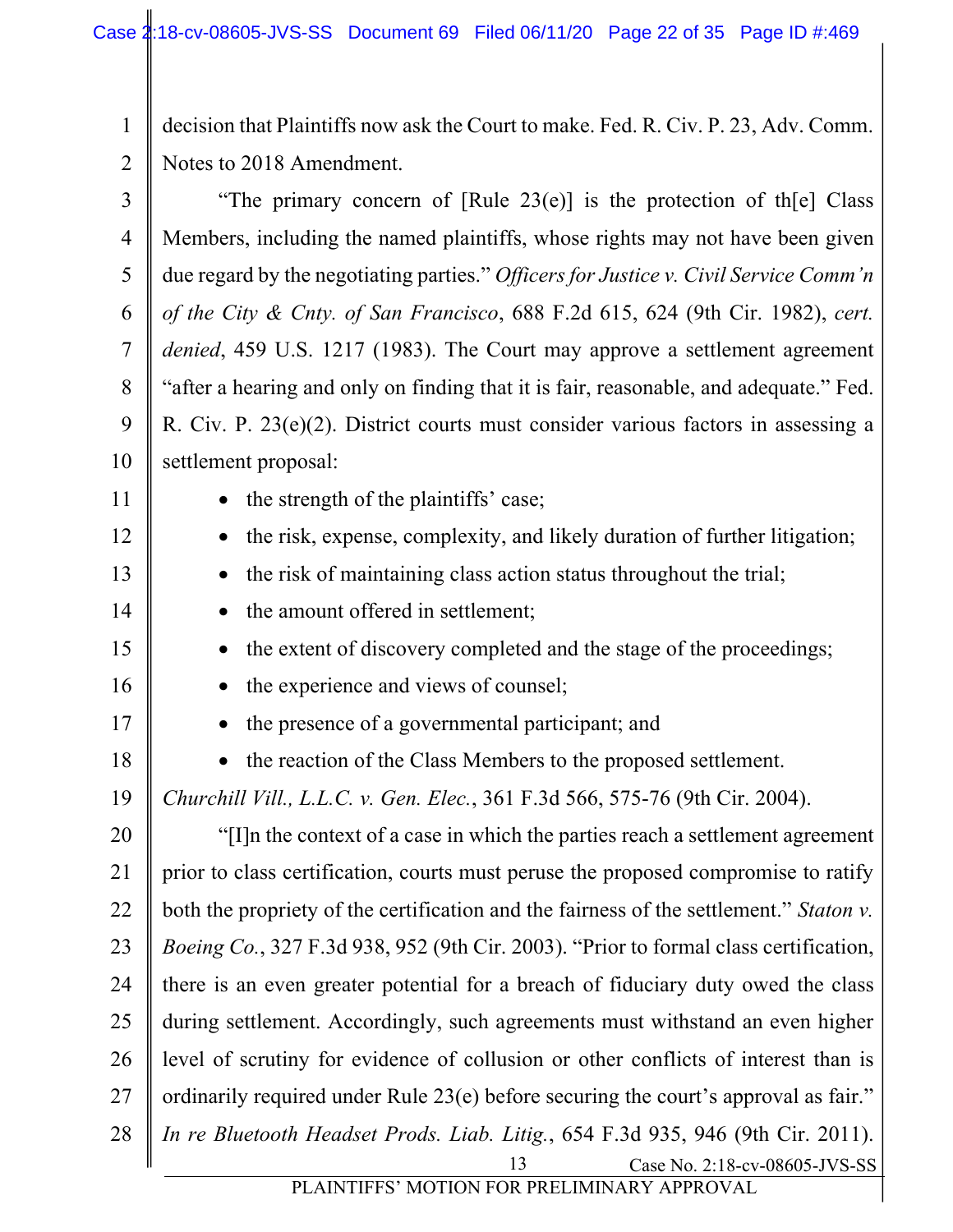1 2 3 Ultimately, "[s]trong judicial policy favors settlements." *Churchill*, 361 F.3d at 576 (ellipses and quotation marks omitted) (quoting *Class Plaintiffs v. City of Seattle*, 955 F.2d 1268, 1276 (9th Cir. 1992)).

4 5 6 7 8 9 10 11 12 13 14 15 16 17 Approval of a class action settlement requires a two-step process: preliminary approval followed by a later, final approval. *See West v. Circle K Stores, Inc.*, 2006 WL 1652598, \*2 (E.D. Cal. 2006) ("[A]pproval of a class action settlement takes place in two stages."); *Tijero v. Aaron Bros., Inc.*, 2013 WL 60464, \*6 (N.D. Cal. 2013) ("The decision of whether to approve a proposed class action settlement entails a two-step process."). At the preliminary approval stage, the court "evaluate[s] the terms of the settlement to determine whether they are within a range of possible judicial approval." *Wright v. Linkus Enters., Inc.*, 259 F.R.D. 468, 472 (E.D. Cal. 2009). Although "[c]loser scrutiny is reserved for the final approval hearing[,]" *Harris v. Vector Mktg. Corp.*, 2011 WL 1627973, \*7 (N.D. Cal. 2011), "the showing at the preliminary approval stage—given the amount of time, money and resources involved in, for example, sending out new class notices—should be good enough for final approval." *Spann v. J.C. Penney Corp.*, 314 F.R.D. 312, 319 (C.D. Cal. 2016).

18

19

## **B. Discussion**

**1. Class Certification**

20 21 22 23 As shown below, the Settlement Class meets the requirements of Rule 23 and, accordingly, the Court should direct notice informing Settlement Class Members that the Court "likely will be able to" certify the Settlement Class for purposes of judgment on the appeal. Fed. R. Civ. P.  $23(e)(1)(B)$ .

24

#### **i. The Class Is Sufficiently Numerous**

25 26 27 28 Rule  $23(a)(1)$  requires that "the class is so numerous that joinder of all members is impracticable." Fed. R. Civ. P. 23(a). Joinder is usually impracticable if a class is "large in numbers." *See Jordan v. Cnty. of Los Angeles*, 669 F.2d 1311, 1319 (9th Cir.), *vacated on other grounds*, 459 U.S. 810 (1982) (class sizes of 39,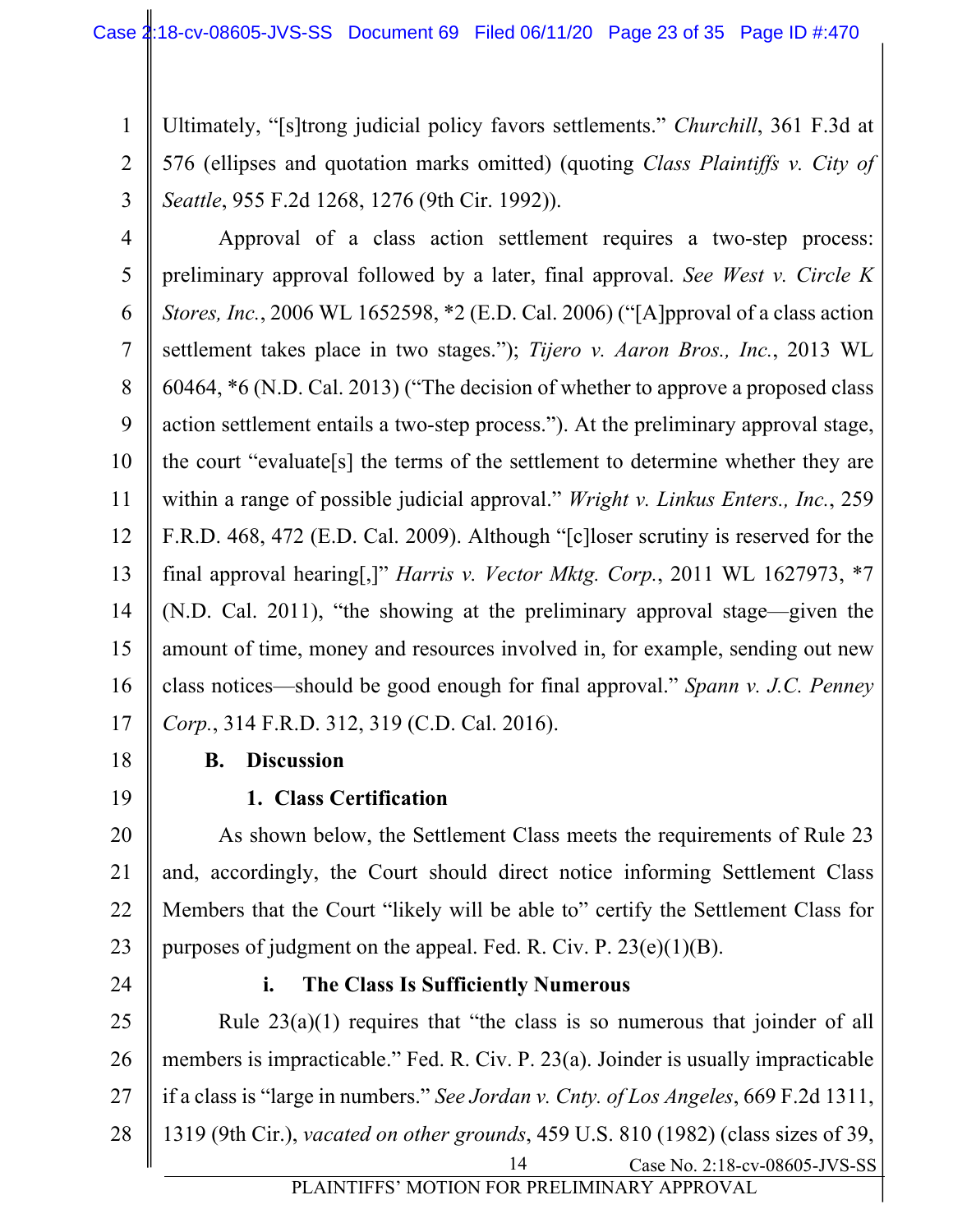1 2 3 64, and 71 are sufficient to satisfy the numerosity requirement). Joinder of all 964,000 Settlement Class Members would be impractical, to say the least. The Settlement Class is sufficiently numerous.

4

## **ii. There Are Common Questions of Law and Fact**

5 6 7 8 9 10 11 12 13 14 The commonality requirement is satisfied if "there are questions of law or fact common to the class." Fed. R. Civ. P. 23(a)(2). "This does not, however, mean that every question of law or fact must be common to the class; all that Rule 23(a)(2) requires is a single significant question of law or fact." *Abdullah v. U.S. Sec. Assocs., Inc.*, 731 F.3d 952, 957 (9th Cir. 2013), *cert. denied*, 135 S.Ct. 53 (2014) (emphasis and internal quotation marks omitted); *see Mazza v. Am. Honda Motor Co.*, 666 F.3d 581, 589 (9th Cir. 2012) (characterizing commonality as a "limited burden," stating that it "only requires a single significant question of law or fact"). Proof of commonality under Rule 23(a) is "less rigorous" than the related preponderance standard under Rule 23(b)(3). *See Mazza*, 666 F.3d at 589.

15 16 17 18 19 20 21 Here, there are many common issues of law and fact that affect the Class uniformly and satisfy the commonality requirement, including: The terms and conditions covering Defendant's sale of Lifetime Subscriptions to Settlement Class Members; Defendant's communication of those terms to Settlement Class Members; whether Defendant's representations concerning its Lifetime Subscriptions were misleading in any way; and whether Settlement Class Member's claims are subject to individual arbitration.

- 22
- 23

#### **iii. The Class Representatives' Claims are Typical of Those of Other Class Members**

Case No. 2:18-cv-08605-JVS-SS 24 25 26 27 28 15 Rule 23(a)(3) requires that the Class Representatives' claims be typical of those of the Class. The typicality requirement of Rule 23 is satisfied if the claim of the named class representative arises "from the same course of conduct that gives rise to the claims of unnamed Class Members to bring individual actions. *Thomas v. Baca*, 231 F.R.D. 397, 401 (C.D. Cal. 2005); *Hanlon v. Chrysler Corp.*,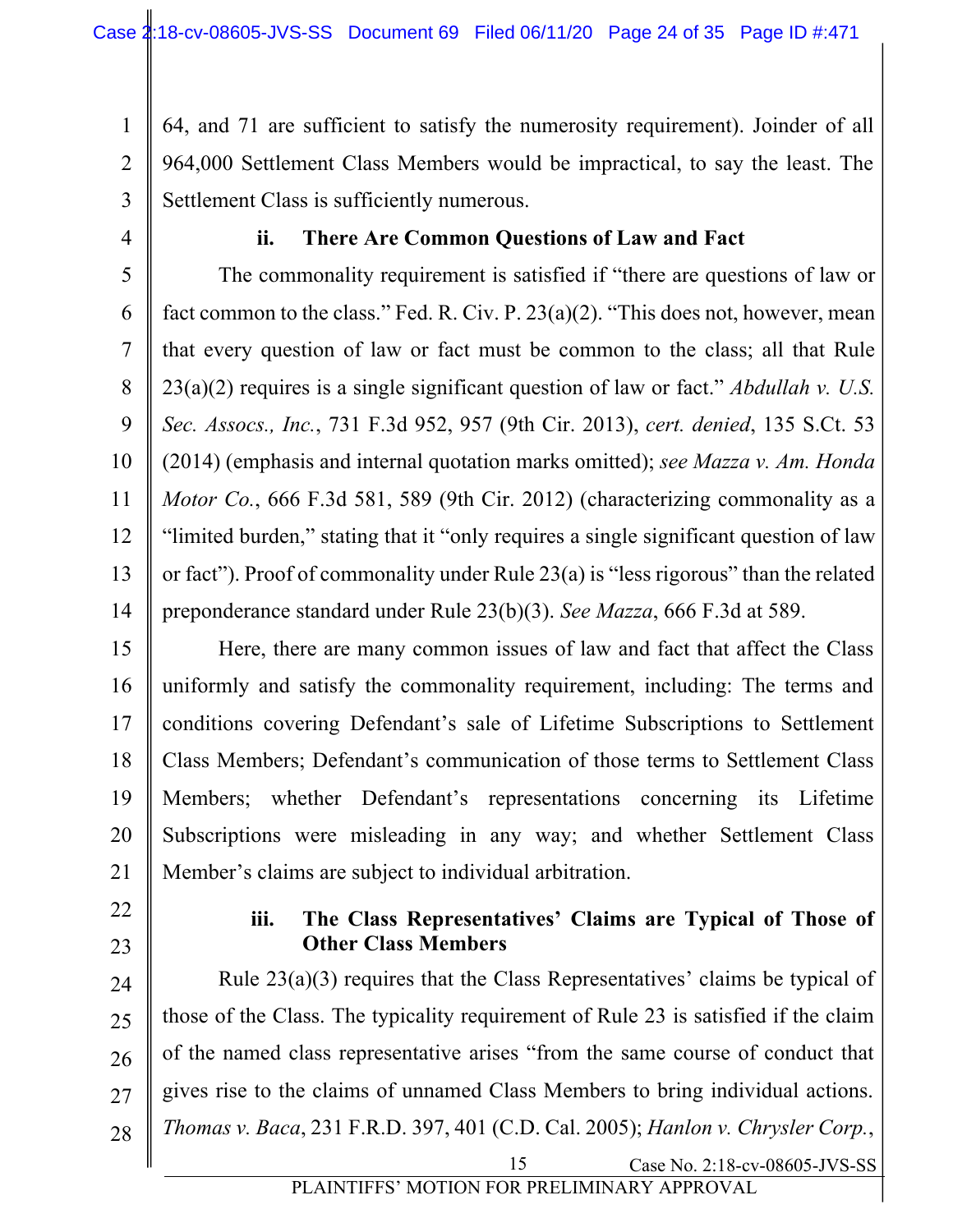1 2 3 4 5 6 7 8 150 F.3d 1011, 1020 (9th Cir. 1998) (describing standard for typicality as permissive; claims typical if "reasonably co-extensive with those of absent Class Members" although "they need not be substantially identical."). "The test of typicality is whether other members have the same or similar injury, whether the action is based on conduct which is not unique to the named plaintiffs, and whether other Class Members have been injured by the same course of conduct." *Ellis v. Costco Wholesale Corp.*, 657 F.3d 970, 984 (9th Cir. 2011) (internal quotation marks and citation omitted).

9 10 12 Here, the claims of the named Plaintiffs are typical of the claims of the Settlement Class. Plaintiffs' and Class Members' claims arise from the same nucleus of facts and are based on the same legal theory: that Defendant's sale of Lifetime Subscriptions was misleading.

13

14

11

## **iv. Class Representatives and Class Counsel Adequately Represent Class Members**

15 16 17 18 19 20 21 22 23 24 25 26 27 Rule  $23(a)(4)$  permits certification of a class action only if "the representative parties will fairly and adequately protect the interests of the class," which requires (1) that the named Plaintiff not have conflicts of interest with the proposed Class; and (2) that the named Plaintiff be represented by qualified and competent counsel. *See In re Volkswagen "Clean Diesel" Mktg., Sales Practices, & Prod. Liab. Litig.*, 895 F.3d 597, 607 (9th Cir. 2018). "Adequate representation depends on, among other factors, an absence of antagonism between representatives and absentees, and a sharing of interest between representatives and absentees." *Ellis*, 657 F.3d at 985; *see also Amchem*, 521 U.S. at 625-26 ("The adequacy inquiry under Rule  $23(a)$ ... serves to uncover conflicts of interest between named parties and the class they seek to represent. A class representative must be part of the class and possess the same interest and suffer the same injury as the class members.").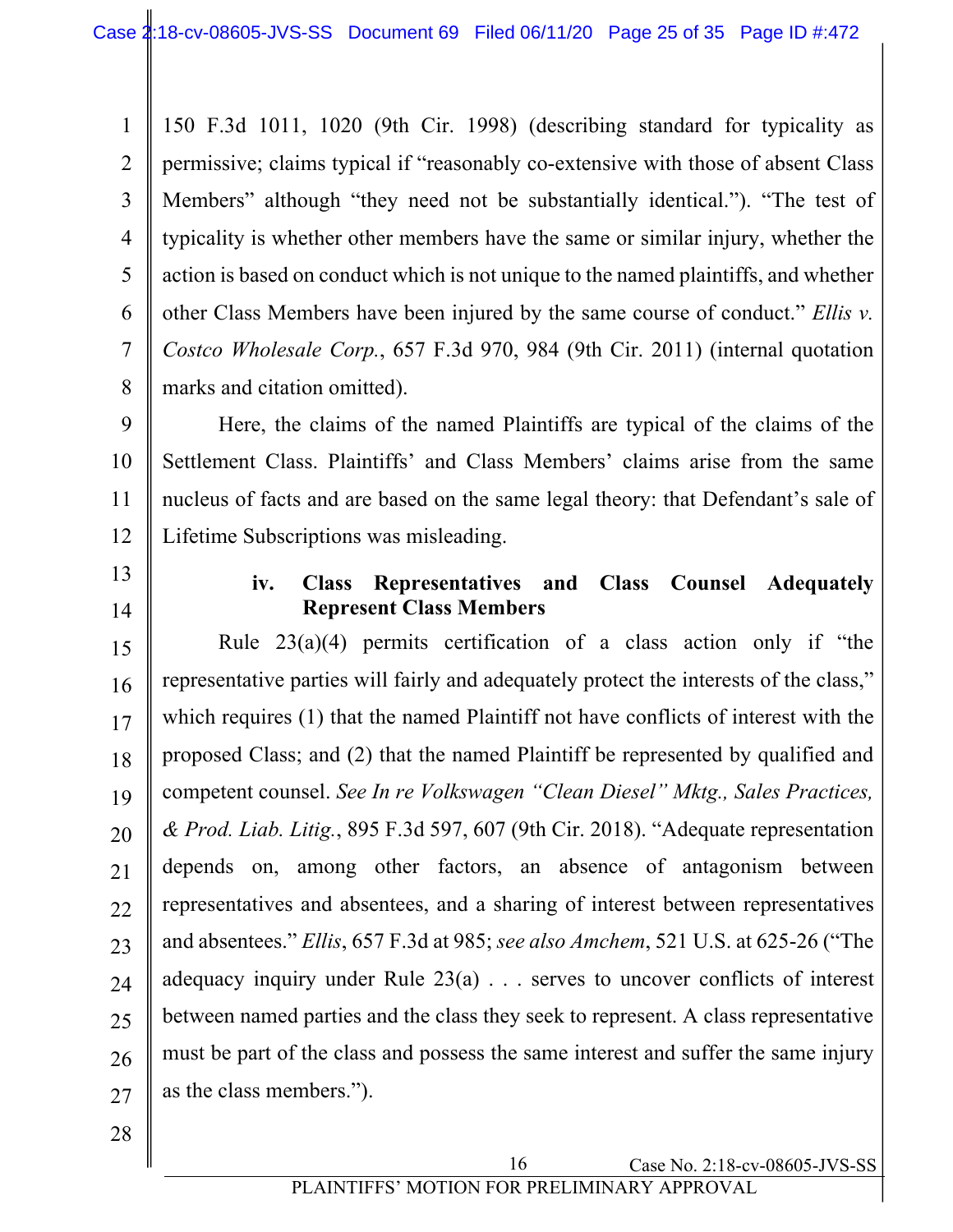1 2 3 4 5 6 7 8 9 10 11 12 13 14 15 16 Plaintiffs and their counsel are adequate. First, the proposed Class Representatives do not have any conflicts of interest with the absent Class Members, as their claims are coextensive with those of the Class Members, both Active and Inactive Subscribers. *General Tel. Co. v. Falcon*, 457 U.S. 147, 157- 58, fn. 13 (1982). They have read and understood the basic allegations of the CAC and are willing to prosecute this matter on behalf of the Class. (Ahdoot Decl. ¶¶ 26-27; *see also generally* concurrently filed proposed Class Representative Declarations of Philip Alvarez, Randall Bettison, Marc Kelleher, and Darlene Vaugh.) As detailed in their declarations, the proposed Class Representatives have been consistently involved in this litigation, providing valuable insight and useful facts allowing Class Counsel to effectively litigate this action, perform discovery, and negotiate this Settlement. Further, all proposed Class Representatives were clearly advised of and understand their obligations as Class Representatives. Plaintiffs regularly communicated with Class Counsel regarding various issues pertaining to this case and will continue to do so until the Settlement is approved, and its administration completed. *Id.*

Case No. 2:18-cv-08605-JVS-SS 17 18 19 20 21 22 23 24 25 26 27 28 17 Second, proposed Class Counsel are qualified and experienced in conducting class action litigation, especially cases involving consumer protection. (Ahdoot Decl. ¶¶ 29-37 & Ex. B; Declaration of Keith S. Dubanevich ("Dubanevich Decl.") ¶¶ 3-5; Declaration of Cornelius Dukelow ("Dukelow Decl.") ¶¶ 2-5.) Proposed Class Counsel vigorously prosecuted this action and will continue to do so through final approval. Proposed Class Counsel identified and investigated the claims in this lawsuit and the underlying facts, and successfully negotiated this Settlement. (Ahdoot Decl. ¶¶ 12-16, 21-24; Dukelow Decl. ¶¶ 4-5; Dubanevich Decl. ¶ 6.) *See also In re Emulex Corp. Sec. Litig.*, 210 F.R.D. 717, 720 (C.D. Cal. 2002) (a court evaluating adequacy of representation may examine "the attorneys' professional qualifications, skill, experience, and resources . . . [and] the attorneys' demonstrated performance in the suit itself"); *Barbosa v*.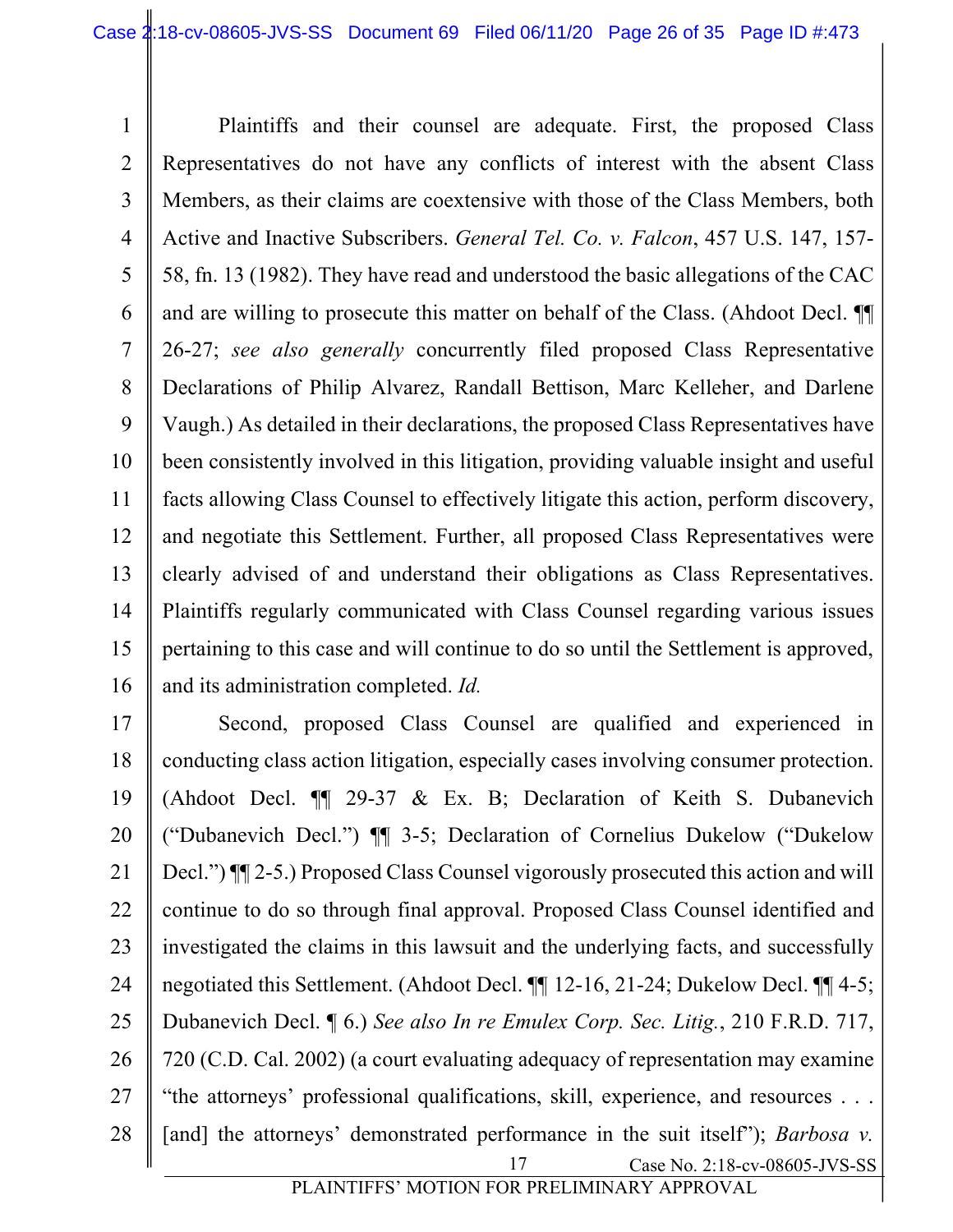1 2 3 4 *Cargill Meat Sols. Corp.*, 297 F.R.D. 431, 443 (E.D. Cal. 2013) ("There is no challenge to the competency of the Class Counsel, and the Court finds that Plaintiffs are represented by experienced and competent counsel who have litigated numerous class action cases.")).

5

6

7

8

9

11

#### **v. The Settlement Class Meets the Requirements of Rule 23(b)(3) Because Common Issues of Law and Fact Predominate**

10 12 13 In addition to the requirements of Rule 23(a), at least one of the prongs of Rule 23(b) must be satisfied. Rule 23(b)(3) allows certification of a class if the Court finds that "questions of law or fact common to class members predominate over any questions affecting only individual members, and that a class action is superior to other available methods for fairly and efficiently adjudicating the controversy." Fed. R. Civ. P. 23(b)(3). In the settlement context, the manageability criterion of Rule 23(b)(3)(D) does not apply. *Amchem*, 521 U.S. at 620.

14 15 16 17 18 19 20 21 22 23 24 "Common questions that yield common answers" and are "apt to drive the resolution of this case" predominate over any individual issues. *Dukes*, 564 U.S. at 345. Here, The Amended Consolidated Class Action Complaint alleges a common law breach of contract cause of action for the nationwide class. The Complaint alleges that Sirius XM did not honor the terms of the Lifetime Subscriptions it sold to all Class Members. These common issues of law and fact include: the terms and conditions covering Sirius XM's sale of Lifetime Subscriptions to Settlement Class Members; Sirius XM's communication of those terms to Settlement Class Members; whether Sirius XM's representations concerning its Lifetime Subscriptions were misleading in any way; and whether Settlement Class Member's claims are subject to individual arbitration.

Case No. 2:18-cv-08605-JVS-SS 25 26 27 28 18 Whether Defendant breached a contract with the Class Members — the sole cause of action in the Complaint — is a straightforward legal question that is common to all Class Members. Indeed, even if all fifty states' law applies to the respective residents of those states, this question still predominates because the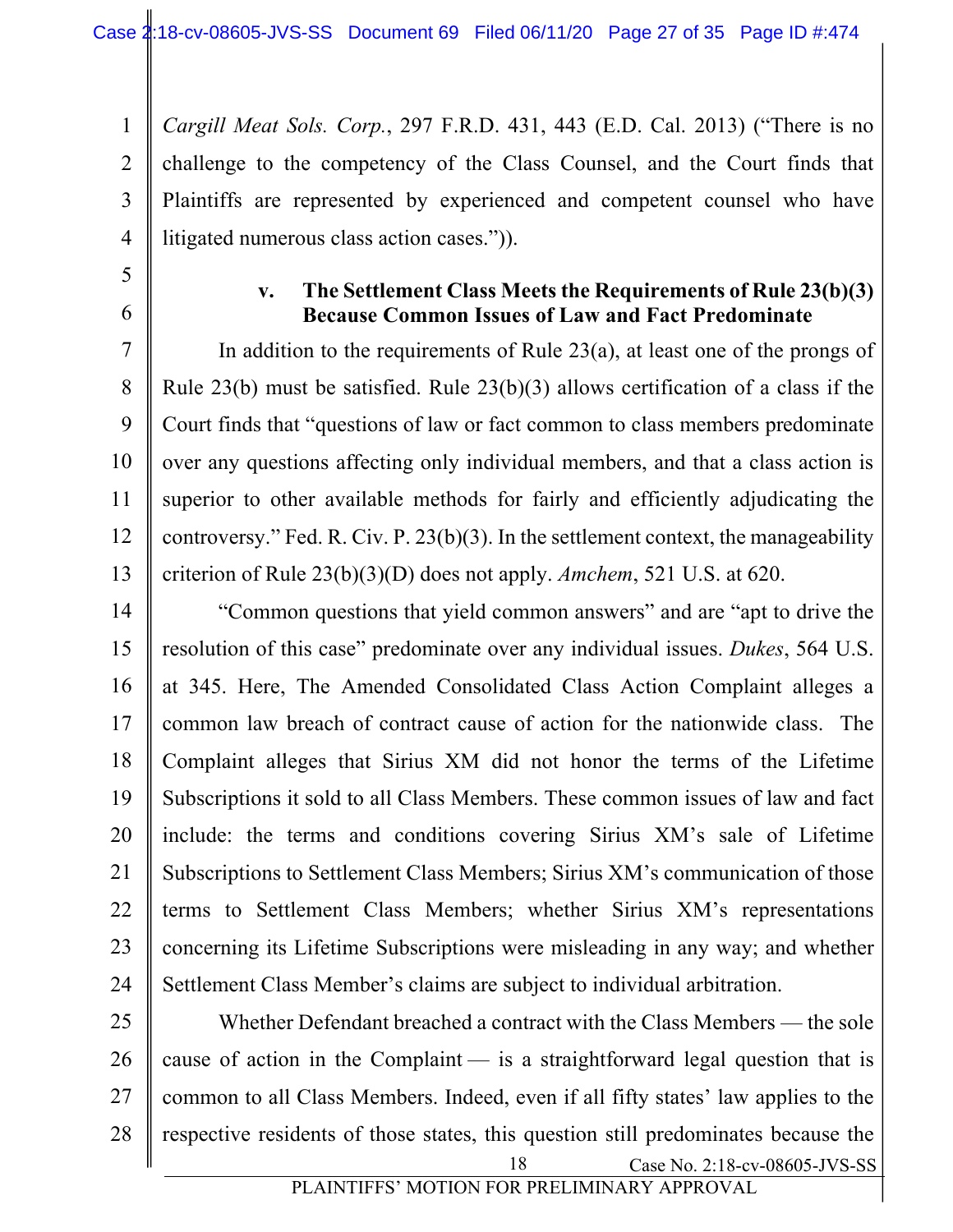1 2 3 4 5 6 7 8 9 10 11 12 13 elements of this cause of action do not vary state-by-state in any significant respect. (Ahdoot Decl. ¶ 24 and Ex. A, 50-State survey of breach of contract law). Finally, if the proposed Settlement Agreement is approved, there will be no need for a trial, and thus manageability of the classes for trial is irrelevant. *Amchem*, 521 U.S. at 620. A class settlement is superior to other methods of litigation where, as here, class treatment will promote greater efficiency and no realistic alternative exists. *See Local Joint Exec. Bd. Of Culinary/Bartender Trust Fund v. Las Vegas Sands, Inc.*, 244 F.3d 1152, 1163 (9th Cir. 2001); *Otsuka v. Polo Ralph Lauren Corp.*, 251 F.R.D. 439, 448 (N.D. Cal. 2008). **2. The Proposed Settlement Should be Preliminarily Approved i. The Strength of Plaintiffs' Case** Plaintiffs are confident that they would succeed if this case proceeded to trial. However, given the heavy obstacles and inherent risks Plaintiffs face with

14 15 16 respect to their claims — and even getting to trial —the substantial benefits the Settlement provides favor preliminary approval of the Settlement. *See* pp. 6-8, *supra*.

# 17 18

## **ii. The Risk, Expense, Complexity, and Likely Duration of Further Litigation**

19 20 21 This factor overwhelmingly weighs in favor of preliminary approval of the Settlement. The risk, expense, complexity, and likely duration of further litigation in this Action is substantial.

# 22

23

## **iii. The Risk of Maintaining Class Action Status Throughout the Trial**

24 25 26 27 Class certification has not yet been granted in this Action. Given Defendant's insertion of class action waivers into the terms and conditions it contends govern all Settlement Class Members' Lifetime Subscriptions, attaining and maintaining class action status would be risky.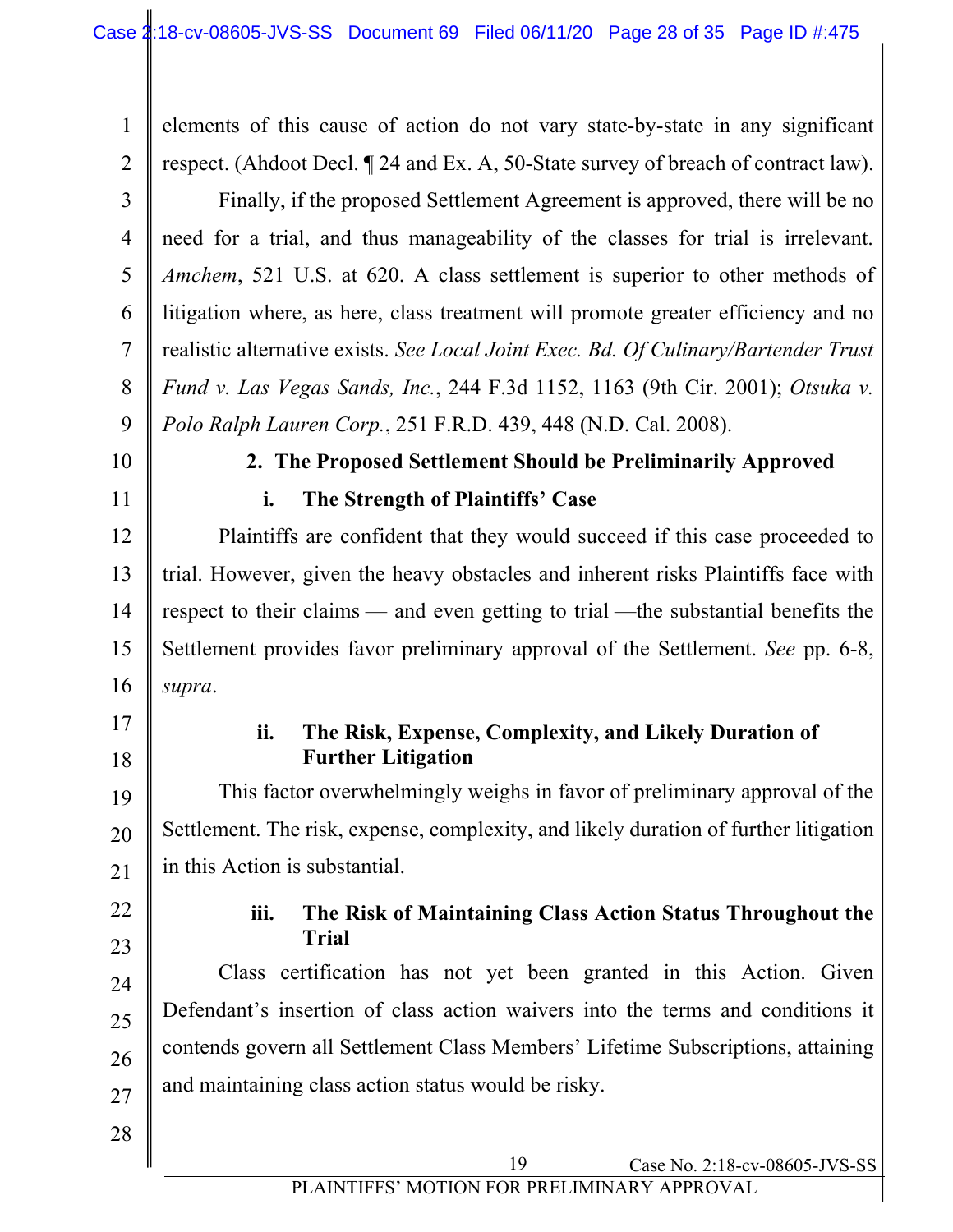1 2 3 Even if Plaintiffs obtained class certification, there is no guarantee that the class action status would be maintained. Defendant would likely appeal any decision by the Court, resulting in additional delay to Class Members.

4

#### **iv. The Amount Offered in Settlement**

5 6 7 8 9 10 11 12 13 Through this Settlement, Settlement Class Members will get substantial benefits from the Lifetime Subscriptions Plaintiffs always contended they were owed. Active Subscribers, as well as those Inactive Subscribers who choose to reactivate those subscriptions, will be able to transfer their Lifetime Subscriptions to different Devices an unlimited number of times, at a reduced price of \$35, which is less than half of the \$75 Defendant currently charges for the three transfers it allows under its current alleged terms and conditions. As Plaintiffs' expert opines, the Settlement fairly is valued at \$96.4 million. Accordingly, this factor weighs heavily in favor of preliminary approval.

14 15

### **v. The Extent of Discovery Completed and the Stage of the Proceedings**

16 17 18 19 20 21 22 Although the *Wright* action did not proceed far into the discovery period, given this Court's ruling on Defendant's Motion to Dismiss and to Compel Arbitration, that action was intensely litigated in this Court and in the Ninth Circuit before the Settlement finally was reached. Ultimately, Defendant disclosed substantial evidence under mediation privilege, and thus the extent of discovery completed is more extensive than the stage of proceedings alone might suggest. (Ahdoot Decl. ¶ 12.) Again, this factor supports preliminary approval.

23

#### **vi. The Experience and Views of Counsel**

24 25 26 27 28 Plaintiffs are represented by attorneys who have substantial experience serving as counsel in numerous complex actions. (Ahdoot Decl. ¶¶ 29-37 & Ex. B; Dukelow Decl. ¶¶ 2-5; Dubanevich Decl. ¶¶ 3-5.) They fully endorse the Settlement as fair, reasonable, and adequate and in the best interests of the Class. (Ahdoot Decl. ¶ 38; Dukelow Decl. ¶ 5; Dubanevich Decl. ¶ 6.)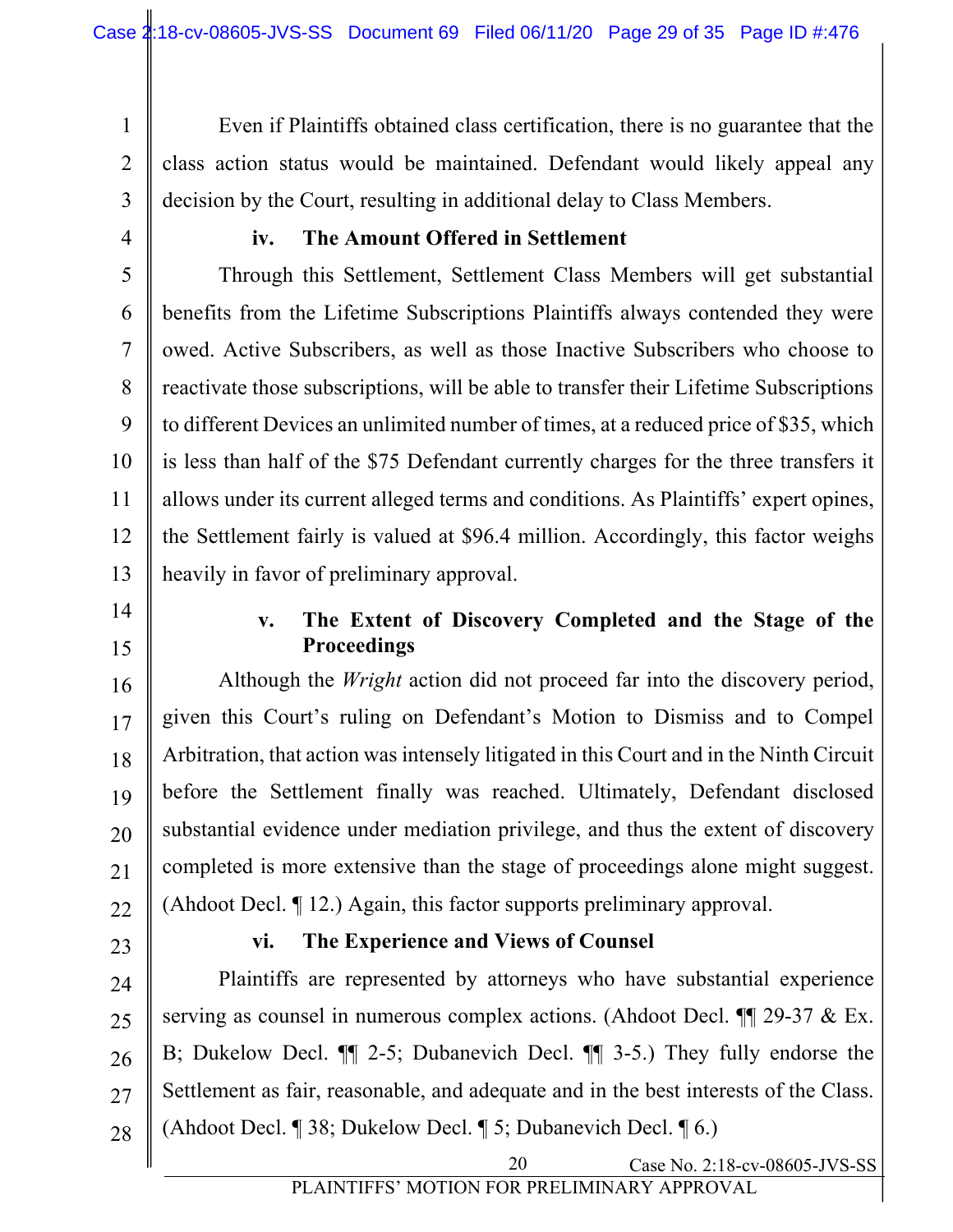3

4

5

1

## **vii. The Presence of a Governmental Participant**

No governmental agency is involved in this litigation, but the Attorney General of the United States and Attorneys General of each State will be notified of the proposed Settlement pursuant to the Class Action Fairness Act, 28 U.S.C. § 1715, and will have an opportunity to raise any concerns or objections. (SA ¶ 41.)

6

7

### **viii. The Reaction of the Class Members to the Proposed Settlement**

8 9 10 11 12 The Settlement Class has yet to be notified of the Settlement and given an opportunity to object, so it is premature to assess this factor. Before the Final Approval Hearing, the Court will receive and be able to review all objections or other comments received from Settlement Class Members, along with a full accounting of all requests for exclusion.

13

### **3. The Settlement was the Product of Arm's-Length Negotiations**

14 15 16 In addition to the above factors, the Court also must be satisfied that "the settlement is not the product of collusion among the negotiating parties." *In re Bluetooth Headset*, 654 F.3d at 946-47. Here, there are no indicia of collusion.

17 18 19 20 21 22 When negotiations began, Plaintiffs had a clear view of the strengths and weaknesses of their case and were in a strong position to make an informed decision regarding the reasonableness of a potential settlement. The Parties engaged in extensive arm's length negotiations, including a full-day mediation session and extensive negotiations after that, with the assistance of Judge West. (Ahdoot Decl. ¶ 11.)

23 24 25 26 27 28 Plaintiffs began to negotiate attorney fees only after the Parties reached an agreement on all other terms of the Settlement with the assistance of Judge West. (Ahdoot Decl. ¶ 17; Dukelow Decl. ¶ 4; Dubanevich Decl. ¶ 6.) Any award of Attorneys' Fees and Expenses to Plaintiffs' counsel will not reduce the significant benefits inuring to Settlement Class Members. There is no indication of collusion or fraud in the settlement negotiations, and none exists.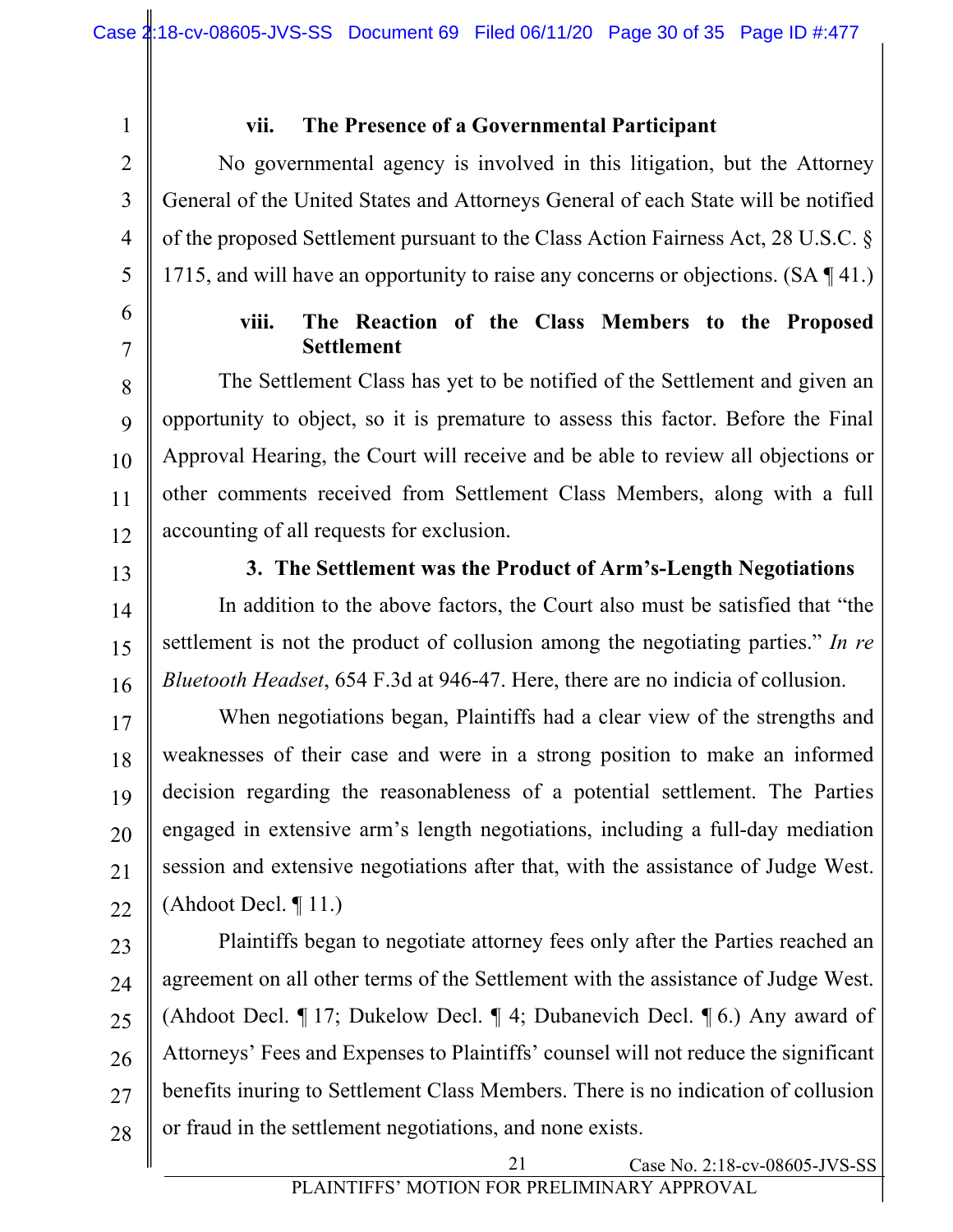# **4. The Proposed Notice Is Appropriate**

2 3 4 5 6 7 8 9 10 11 12 13 14 15 16 17 18 19 20 21 22 23 24 25 26 "The court must direct notice in a reasonable manner to all Class Members who would be bound by the proposal." Fed. R. Civ. P. 23©(1). Federal Rule of Civil Procedure  $23(c)(2)$  requires the Court to "direct to Class Members the best notice that is practicable under the circumstances, including individual notice to all members who can be identified through reasonable effort," although actual notice is not required. *Amchem*, 521 U.S. at 617; *Reppert v. Marvin Lumber & Cedar Co*., 359 F.3d 53, 56 (1st Cir. 2004); *Silber v. Mabon*, 18 F.3d 1449, 1454  $(9<sup>th</sup> Cir. 1994)$ . "The standard for the adequacy of a settlement notice in a class action under either the Due Process Clause or the Federal Rules is measured by reasonableness." *Wal-Mart Stores, Inc. v. Visa U.S.A., Inc.*, 396 F.3d 96, 113 (2d Cir.), *cert. denied*, 544 U.S. 1044 (2005). The best practicable notice is that which is "reasonably calculated, under all the circumstances, to apprise interested parties of the pendency of the action and afford them an opportunity to object." *Mullane v. Cent. Hanover Bank & Trust Co.*, 339 U.S. 306, 314 (1950); *see Trotsky v. Los Angeles Fed. Sav. & Loan Ass'n.*, 48 Cal.App.3d 134, 151-52 (1975) (same); *Wershba v. Apple Comput., Inc.*, 91 Cal.App.4<sup>th</sup> 224, 252 (2001) ("As a general rule, class notice must strike a balance between thoroughness and the need to avoid unduly complicating the content of the notice and confusing Class Members."). The notice should provide sufficient information to allow Class Members to decide whether they should accept the benefits of the settlement, opt out and pursue their own remedies, or object to its terms. *See Wershba*, 91 Cal.App.4<sup>th</sup> at 251-52. "[N]otice is adequate if it may be understood by the average class member." *Warner v. Toyota Motor Sales, U.S.A., Inc.*, No. CV152171FMOFFMX, 2016 WL 8578913, at \*14 (C.D. Cal. Dec. 2, 2016) (quoting 4 Newberg on Class Actions § 11:53, at p. 167 ( $4<sup>th</sup>$  ed. 2013)).

Case No. 2:18-cv-08605-JVS-SS 27 28 22 Subject to Court approval, the Parties have selected Epiq Class Action & Claims Solutions, Inc. as the Settlement Administrator. The notice program agreed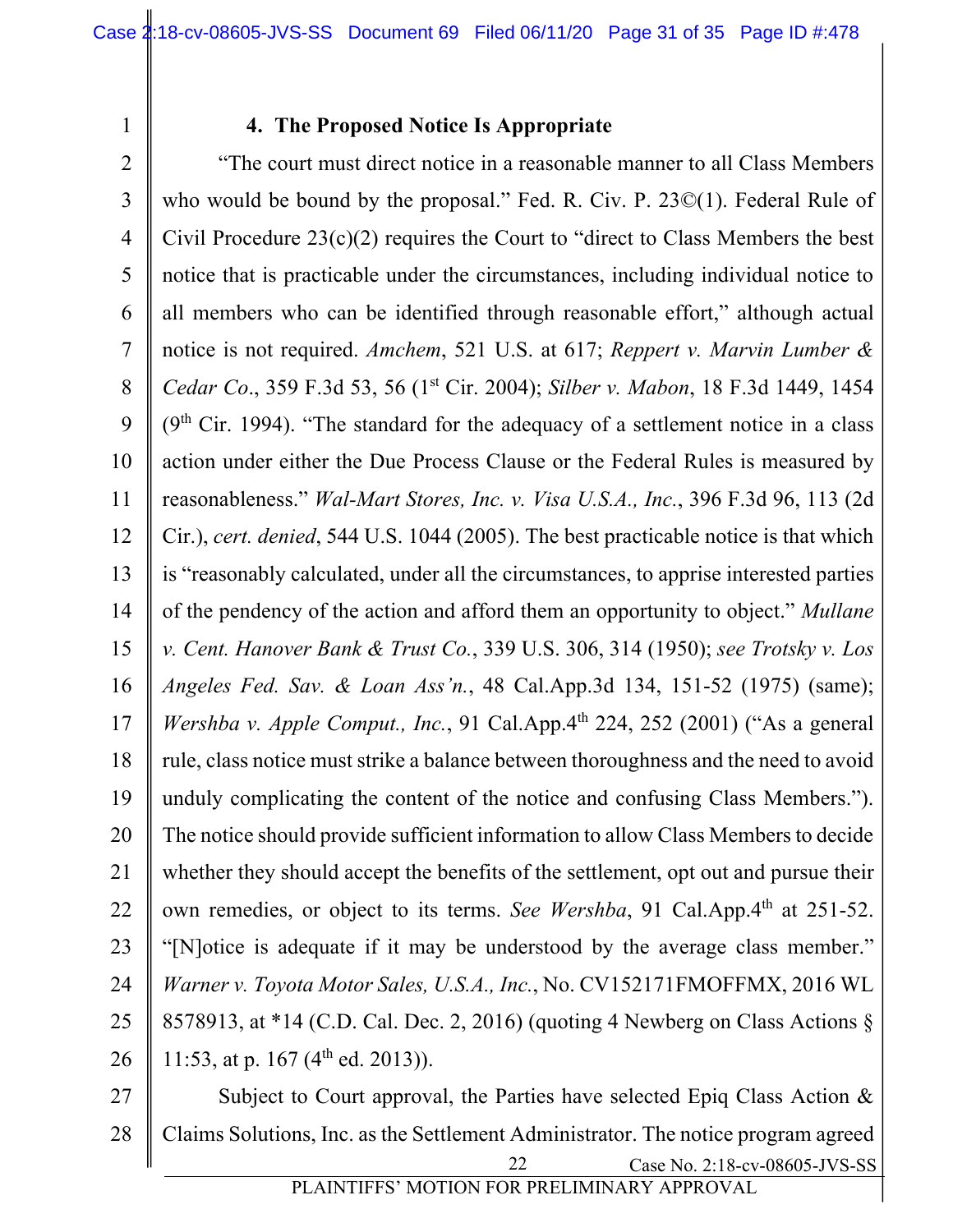1 2 3 4 5 6 7 8 9 10 11 12 to by the Parties and approved by Epiq includes direct emails and physical mailings to all Settlement Class Members, an internet campaign, and reminder emails to Inactive Subscribers who have not submitted a Claim Form (to be transmitted 10 days prior to the Claim Deadline). The Settlement Administrator estimates that notice will reach at least 90% of Settlement Class Members and that the Notice Plan is the best notice practicable and satisfies all due process requirements. (SA Ex. E (Azari Decl.  $\P$  13, 26-29).) This represents the best notice practicable, and less extensive notice has been approved by courts in this Circuit. *Noll v. eBay, Inc.*, 309 F.R.D. 593, 605 (N.D. Cal. 2015); *Stone v. Howard Johnson Int'l, Inc.*, No. 12-CV-01684 PSG (MANX), 2015 WL 13648551, at \*2 (C.D. Cal. June 15, 2015); *Abat v. Chase Bank USA, N.A.*, No. SACV 0701476-CJC (Anx), 2011 WL 13130637, at \*6 (C.D. Cal. July 11, 2011).

13 14 15 16 17 18 19 20 21 22 23 24 25 26 27 The Long Form Notice (SA Ex. B) is clear, precise, informative, and meets all of the necessary standards. (SA Ex. E (Azari Decl. ¶¶ 18, 24-25).) It includes information such as the case caption; a description of the Settlement Class; a detailed description of the Settlement's benefits and how to obtain them; a description of the claims and the history of the litigation; a description of the Settlement and the claims being released; the names of proposed Class Counsel; a statement of the maximum amount of attorneys' fees that will be sought by proposed Class Counsel; the amount proposed Class Counsel will seek for Service Payments; the Final Approval Hearing date; a description of Settlement Class Members' opportunity to appear at the hearing; a statement of the procedures and deadlines for requesting exclusion and filing objections to the Settlement; and the manner in which to obtain further information. *In re Prudential Ins. Co. of Am. Sales Practices Litig.*, 962 F. Supp. 450, 496 (D.N.J. 1997), *aff'd*, 148 F.3d 283 (3d Cir. 1998); see also Manual For Complex Litigation  $\S$  30.212 ( $4<sup>th</sup>$  ed. 2004) (Rule 23© notice designed to be a summary of the litigation and settlement to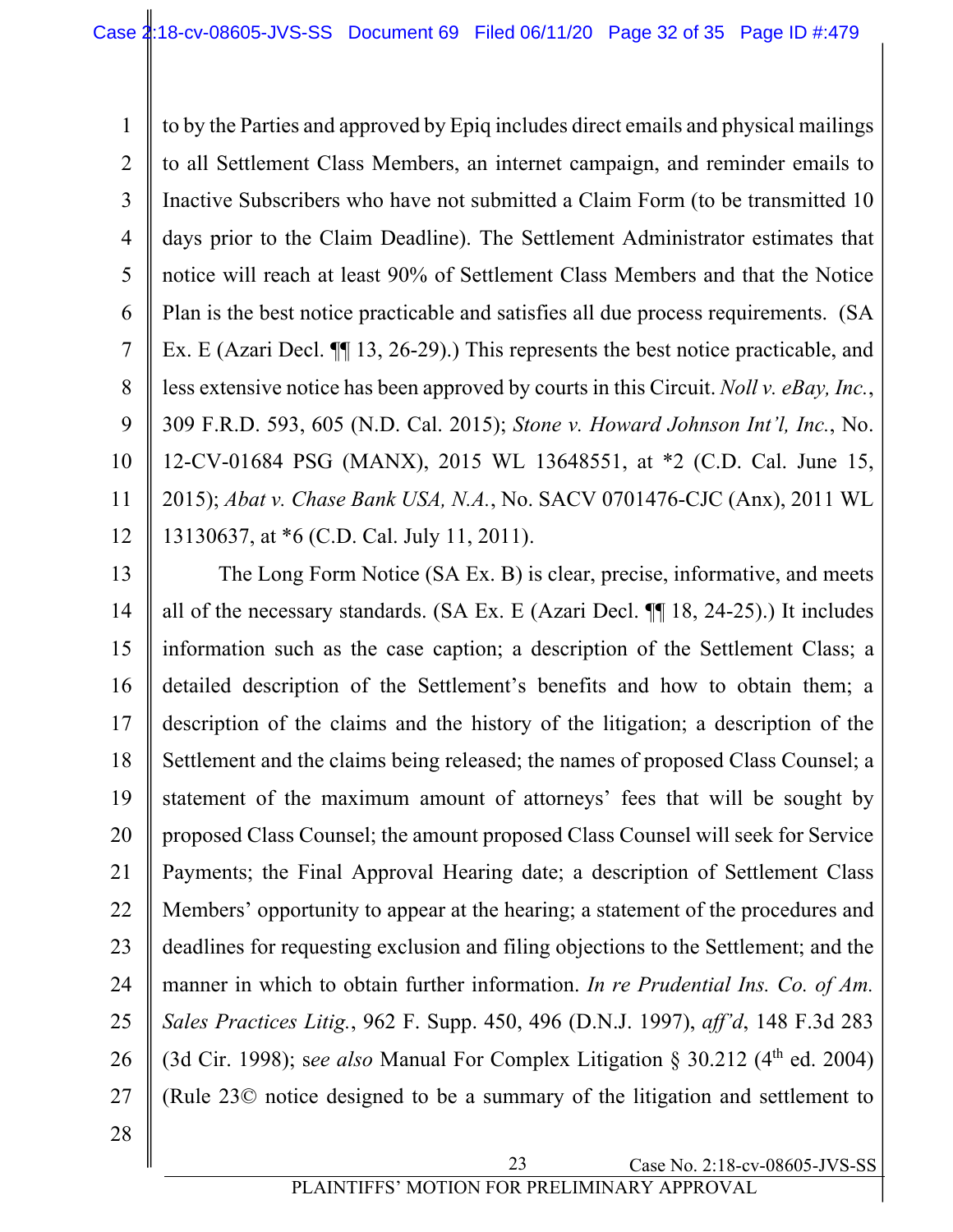1 2 apprise class members of the right and opportunity to inspect the complete settlement documents, papers, and pleadings).

3

4

5

6

7

8

9

10

11

The Notice Plan was reviewed and analyzed to ensure it meets the requisite due process requirements. (SA Ex. E (Azari Decl. ¶¶ 10-13).) Indeed, the program here is consistent with, and exceeds, other similar court-approved notice plans, the requirements of FRCP 23©(2)(B), and the Federal Judicial Center ("FJC") guidelines for adequate notice. (*Id.* ¶ 24.) As there is no alternative method of notice that would be more practicable here or more likely to notify Settlement Class Members, the proposed procedure for providing notice and the content of the Class Notice constitute the best practicable notice to Settlement Class Members and complies with the requirements of Due Process.

12

#### **5. The Claim Process Is Easy and not Cumbersome**

13 14 15 16 17 18 The Claim process is only required for the minority of Settlement Class Members who are Inactive Subscribers. It is straightforward and requires nothing more than logging on to the Settlement Website and submitting a Claim there, or a Settlement Class Member may print the Claim form from that website and mail a filled-in hardcopy to the Settlement Administrator if they prefer. (SA  $\P$  68(a)-(b).)

19

20

#### **6. The Court Should Set Settlement Deadlines and Schedule a Final Approval Hearing**

21 22 23 24 25 26 In connection with preliminary approval, the Court must set a Final Approval Hearing date, dates for mailing the Notices, and deadlines for objecting to the Settlement and filing papers in support of the Settlement. Plaintiffs propose the schedule set forth in the Notice of Motion (above), which the Parties believe will provide ample time and opportunity for Class Members to decide whether to request exclusion or object.

- 27
- 28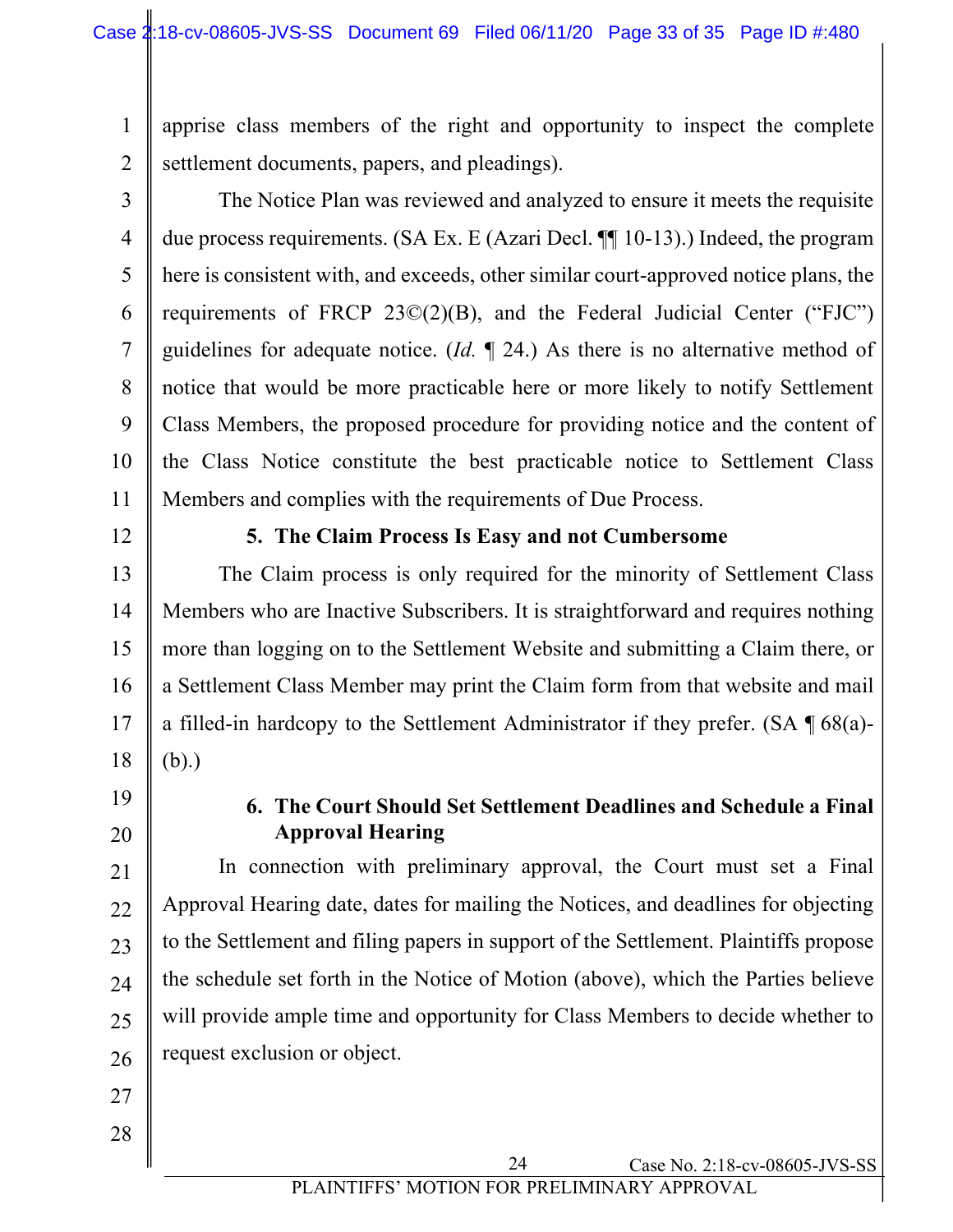| $\mathbf{1}$   | V. CONCLUSION                                                                       |
|----------------|-------------------------------------------------------------------------------------|
| $\overline{2}$ | Plaintiffs respectfully request that the Motion be granted and the Court enter      |
| 3              | an order substantially in the form accompanying the Settlement as Exhibit F         |
| $\overline{4}$ | thereto: (1) notifying Settlement Class Members that the Court is likely to certify |
| 5              | the proposed Settlement Class; (2) preliminarily approving the proposed class       |
| 6              | action Settlement; (3) appointing class representatives and Class Counsel; (4)      |
| $\tau$         | appointing the notice and Settlement Administrator; (5) approving the class Notice  |
| 8              | and related Settlement administration documents; and (6) approving the proposed     |
| 9              | class settlement administrative deadlines and procedures, including the proposed    |
| 10             | Final Approval Hearing date and procedures regarding objections, exclusions and     |
| 11             | submitting Claim Forms.                                                             |
|                |                                                                                     |
| 12             |                                                                                     |
| 13             | Respectfully submitted,                                                             |
| 14             | <b>AHDOOT &amp; WOLFSON, PC</b>                                                     |
| 15             |                                                                                     |
| 16             | Dated: June 11, 2020<br><u>/s/ Robert Ahdoot</u><br>By:<br>Robert Ahdoot            |
| 17             | rahdoot@ahdootwolfson.com                                                           |
| 18             | Tina Wolfson                                                                        |
| 19             | twolfson@ahdootwolfson.com<br>Theodore Maya                                         |
| 20             | tmaya@ahdootwolfson.com                                                             |
| 21             | 10728 Lindbrook Drive                                                               |
| 22             | Los Angeles, California 90024<br>Tel: (310) 474-9111                                |
| 23             | Fax: (310) 474-8585                                                                 |
| 24             | Cornelius P. Dukelow* (OK Bar 19086)                                                |
|                | cdukelow@abingtonlaw.com                                                            |
| 25             | <b>ABINGTON COLE + ELLERY</b><br>320 S. Boston Avenue, Suite 1130                   |
| 26             | Tulsa, Oklahoma 74103                                                               |
| 27             | Tel & Fax: (918) 588-3400                                                           |
| 28             |                                                                                     |
|                | 25<br>Case No. 2:18-cv-08605-JVS-SS<br>IOTION I <b>LOD DTI</b>                      |